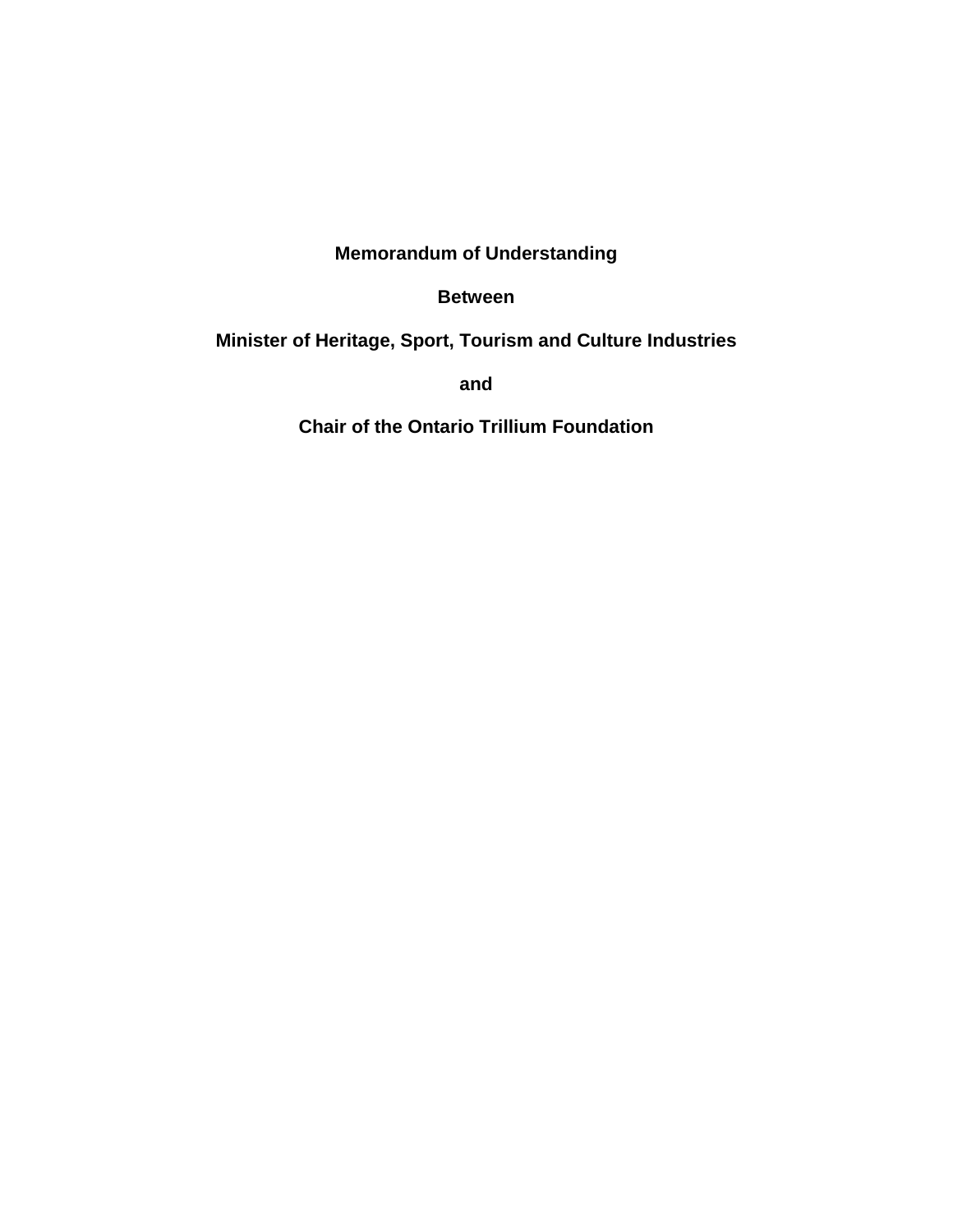# **CONTENTS**

| 7.1  |  |  |  |  |  |
|------|--|--|--|--|--|
| 7.2  |  |  |  |  |  |
| 7.3  |  |  |  |  |  |
| 7.4  |  |  |  |  |  |
| 7.5  |  |  |  |  |  |
| 7.6  |  |  |  |  |  |
|      |  |  |  |  |  |
| 8.1  |  |  |  |  |  |
| 8.2  |  |  |  |  |  |
| 8.3  |  |  |  |  |  |
| 8.4  |  |  |  |  |  |
| 8.5  |  |  |  |  |  |
|      |  |  |  |  |  |
|      |  |  |  |  |  |
| 10.1 |  |  |  |  |  |
|      |  |  |  |  |  |
|      |  |  |  |  |  |
|      |  |  |  |  |  |
|      |  |  |  |  |  |
|      |  |  |  |  |  |
| 13.1 |  |  |  |  |  |
| 13.2 |  |  |  |  |  |
| 13.3 |  |  |  |  |  |
| 13.4 |  |  |  |  |  |
| 13.5 |  |  |  |  |  |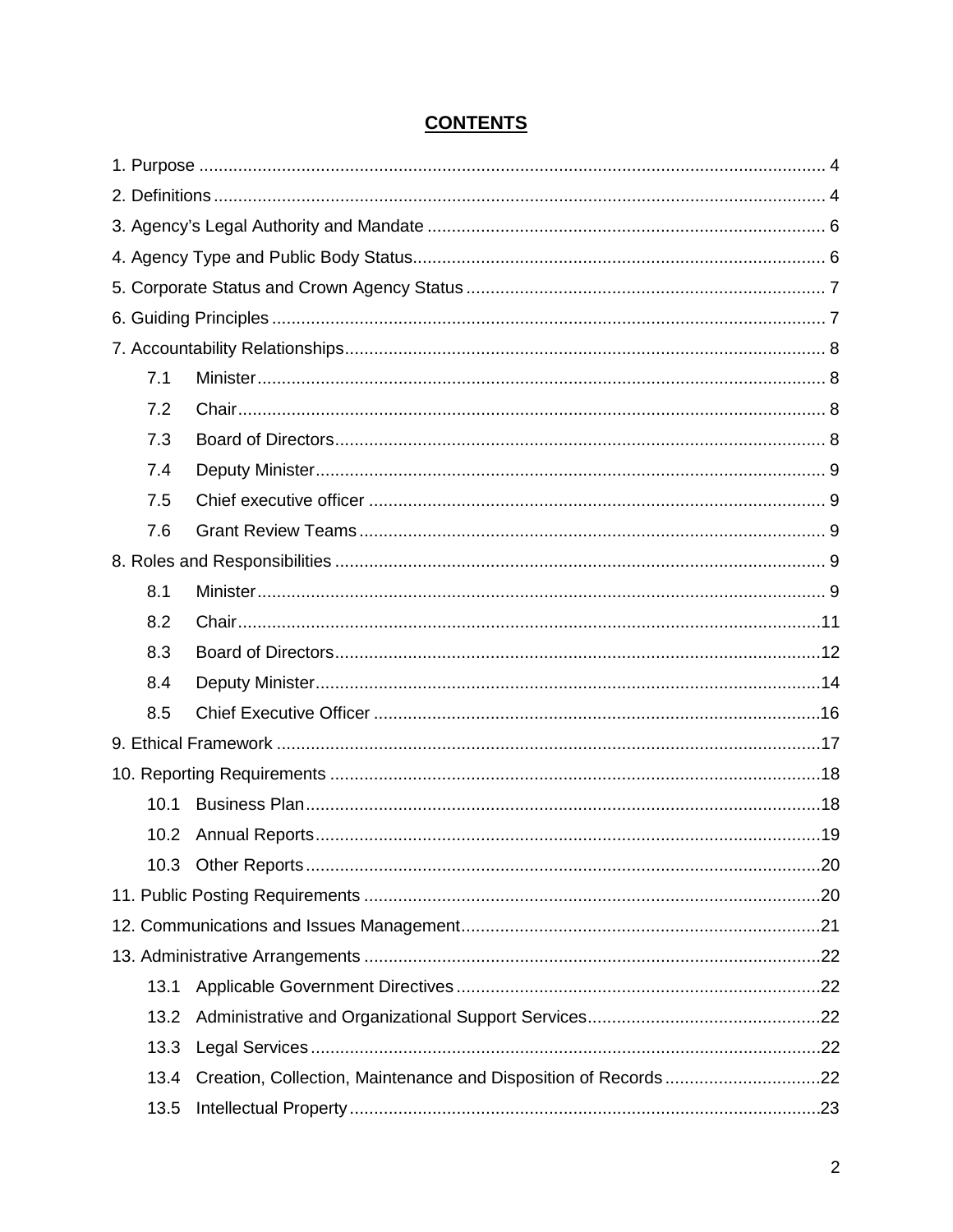| 13.6 |  |  |  |
|------|--|--|--|
| 13.7 |  |  |  |
|      |  |  |  |
| 14.1 |  |  |  |
| 14.2 |  |  |  |
| 14.3 |  |  |  |
| 14.4 |  |  |  |
|      |  |  |  |
| 15.1 |  |  |  |
| 15.2 |  |  |  |
|      |  |  |  |
| 16.1 |  |  |  |
| 16.2 |  |  |  |
| 16.3 |  |  |  |
|      |  |  |  |
| 17.1 |  |  |  |
|      |  |  |  |
|      |  |  |  |
|      |  |  |  |
|      |  |  |  |
|      |  |  |  |
|      |  |  |  |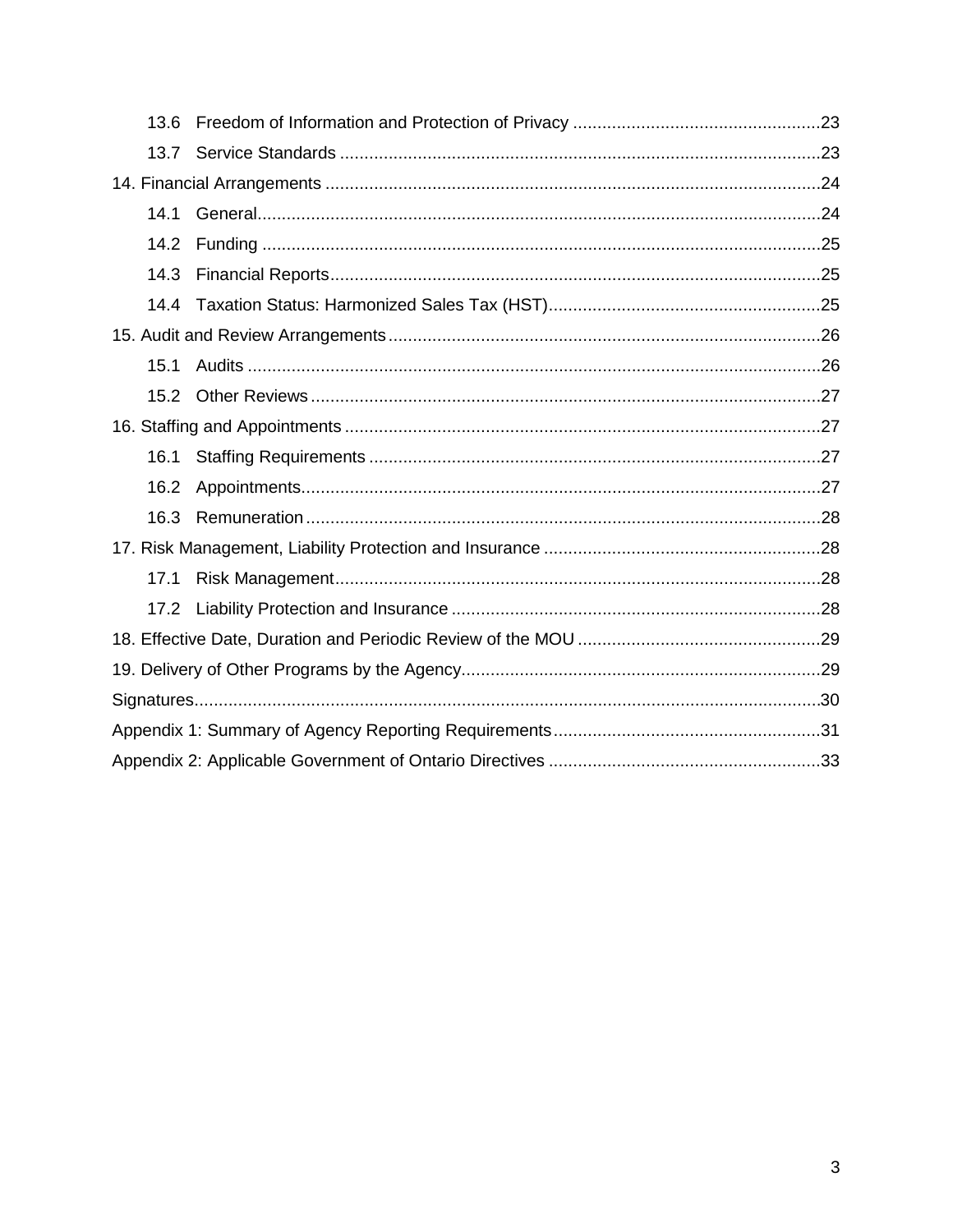The parties to this Memorandum of Understanding agree to the following:

### <span id="page-3-0"></span>**1. Purpose**

- a. The purpose of this Memorandum of Understanding (MOU) is to:
	- Establish the accountability relationships between the Minister of Heritage, Sport, Tourism and Culture Industries and the Chair of the Ontario Trillium Foundation on behalf of the Agency.
	- Clarify the roles and responsibilities of the Minister, the Chair, the Deputy Minister, the Agency Chief Executive Officer, and the Agency's Board of Directors.
	- Clarify the operational, administrative, financial, staffing, auditing and reporting arrangements between the Ontario Trillium Foundation and the Ministry of Heritage, Sport, Tourism and Culture Industries.
- b. This MOU should be read together with the Agency's Constituting Instrument, all Orders in Council regarding the Agency, the *Corporations Act* (Ontario), and the Agency's by-laws. This MOU does not affect, modify or limit the powers of the Agency as set out under the aforementioned instruments, or interfere with the responsibilities of any of its parties as established by law. In case of a conflict between this MOU and any Act or regulation, the Act or regulation prevails.
- c. This MOU replaces the Memorandum of Understanding between the parties dated November 19, 2009.

# <span id="page-3-1"></span>**2. Definitions**

In this MOU:

- a. "AAD" means the Treasury Board/Management Board of Cabinet Agencies & Appointments Directive;
- b. "Agency" or "provincial Agency" means the Ontario Trillium Foundation;
- c. "Annual Business Plan" means the annual business plan described under article 10.1 of this MOU.
- d. "Annual Report" means the annual report referred to in article 10.2 of this MOU.
- e. "Applicable Government Directives" means the Government directives, policies, standards and guidelines that apply to the Agency, as may be amended or replaced from time to time, which are listed in Appendix 2 to this MOU.
- f. "Appointee" means a director elected and recommended by the Minister for approval by the Lieutenant Governor in Council to the Agency, but does not mean an individual employed or appointed by the Agency as staff;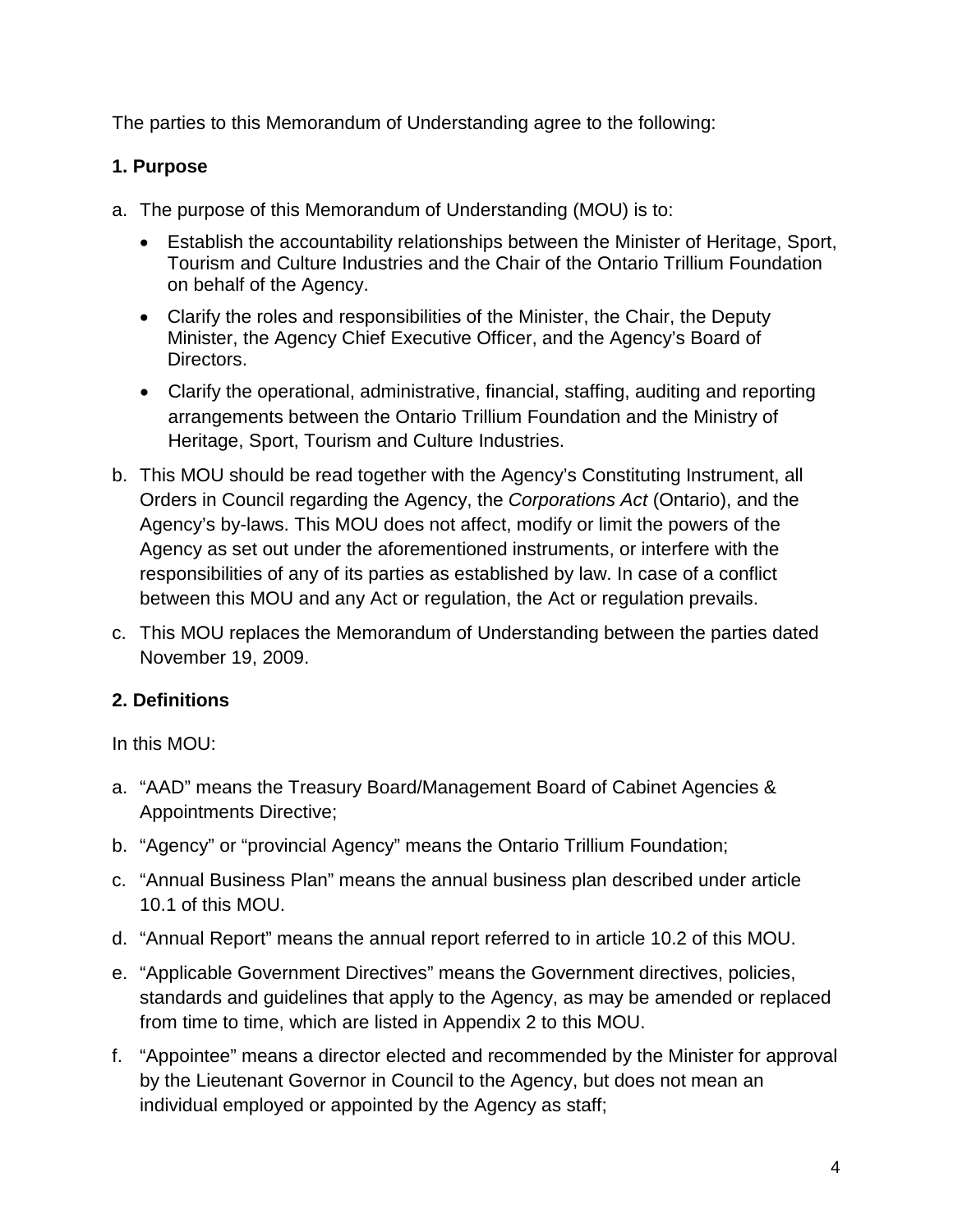- g. "Board" means the Board of Directors of the Ontario Trillium Foundation;
- h. "CEO" means the person holding the position of Chief Executive Officer of the Ontario Trillium Foundation;
- i. "Chair" means the Chair of the Ontario Trillium Foundation;
- j. "Constituting instrument" means the Letters Patent that established the Agency and any Supplementary Letters Patent of the Agency;
- k. "Deputy Minister" means the Deputy Minister of the Ministry of Heritage, Sport, Tourism and Culture Industries;
- l. "Eligibility Criteria" means those eligibility requirements, approved by the Lieutenant Governor in Council by way of Order in Council, that must be satisfied by organizations seeking funding from the Agency;
- m. "Executive Council Act" means the *Executive Council Act*, R.S.O. 1990, c. E. 25, as amended;
- n. "FIPPA" means the *Freedom of Information and Protection of Privacy Act*, R.S.O. 1990, c.F.31, as amended;
- o. "Fiscal Year" means the period from April 1 to March 31 of the following year;
- p. "Government" means the Government of Ontario;
- q. "Grant Review Teams" means the volunteer committees of the Foundation, members of which are appointed by the Minister, that assist in the delivery of OTF's grant-making mandate;
- r. "MBC" means the Management Board of Cabinet;
- s. "Member" means a Member of the Ontario Trillium Foundation;
- t. "Minister" means the Minister of Heritage, Sport, Tourism and Culture Industries or such other person who may be designated from time to time as the responsible Minister in relation to this MOU in accordance with the *Executive Council Act*, as amended;
- u. "Minister of Finance" means the Minister of Finance or such other person who may be designated from time to time under the *Executive Council Act*;
- v. "Ministry" means the Ministry of Heritage, Sport, Tourism and Culture Industries or any successor to the Ministry;
- w. "MOU" means this Memorandum of Understanding signed by the Minister and the Chair;
- x. "President of Treasury Board" means the President of Treasury Board or such other person who may be designated from time to time under the *Executive Council Act*;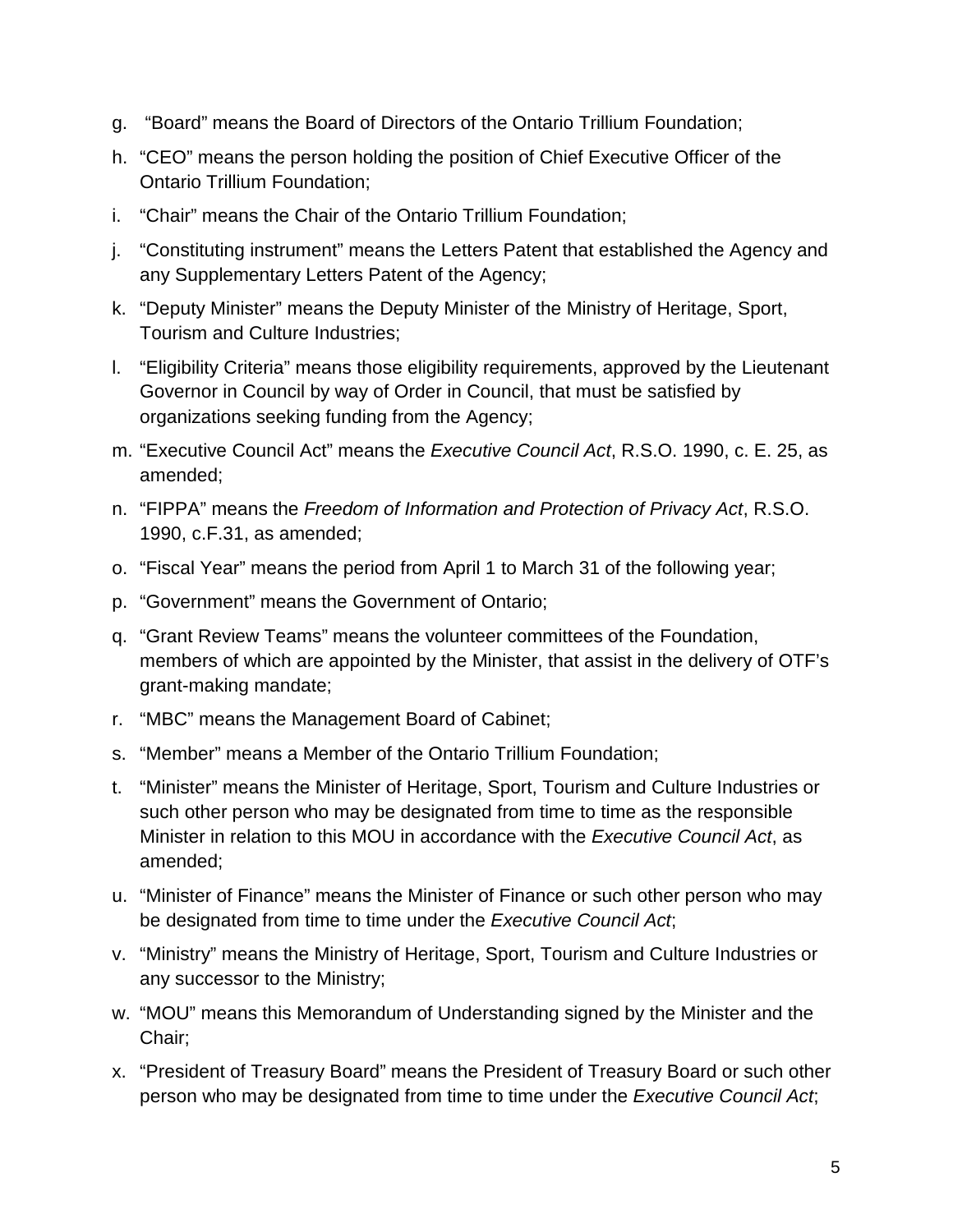- y. "PSC" means the Public Service Commission;
- z. "PSOA" means the *Public Service of Ontario Act, 2006*, S.O. 2006, c. 35, Sched. A, as amended;
- aa."TBS" means the Treasury Board Secretariat; and
- bb."TB/MBC" means the Treasury Board/Management Board of Cabinet.

#### <span id="page-5-0"></span>**3. Agency's Legal Authority and Mandate**

- a. Order in Council O.C. 2527/82 authorized certain persons to apply for the incorporation of a corporation without share capital for the purpose of funding private, non-Governmental social service agencies that provided services directly to the public in Ontario. The Agency was incorporated under the *Corporations Act* as a corporation without share capital by Letters Patent dated November 17, 1982.
- b. The provincial Agency's mandate is set out in the Supplementary Letters Patent granted on June 5, 2002, which states that the Agency has the following objects: (a) To provide funds in a fair and cost-efficient manner with community involvement in decision-making, and by way of supplementing rather than replacing regular sources of income, to eligible charitable and not-for-profit organizations in Ontario for the following purposes: (i) to help finance, through time-limited, results oriented grants, programs undertaken by such organizations; and (ii) to help finance initiatives that increase organizational and/or community capacity and self- reliance.
- c. The Agency operates and maintains a granting program in accordance with the Eligibility Criteria that have been adopted from time to time by the Board and approved by the Lieutenant Governor in Council. The Eligibility Criteria are set out in Order in Council O.C. 2391/2002.

#### <span id="page-5-1"></span>**4. Agency Type and Public Body Status**

- a. The Agency is designated as a board governed provincial Agency (operational enterprise) under the Agencies and Appointments Directive.
- b. The Agency is prescribed as a public body in accordance with Ontario Regulation 146/10 under the *Public Service of Ontario Act, 2006*. It is not organizationally part of the Ministry, but it is considered to be within Government.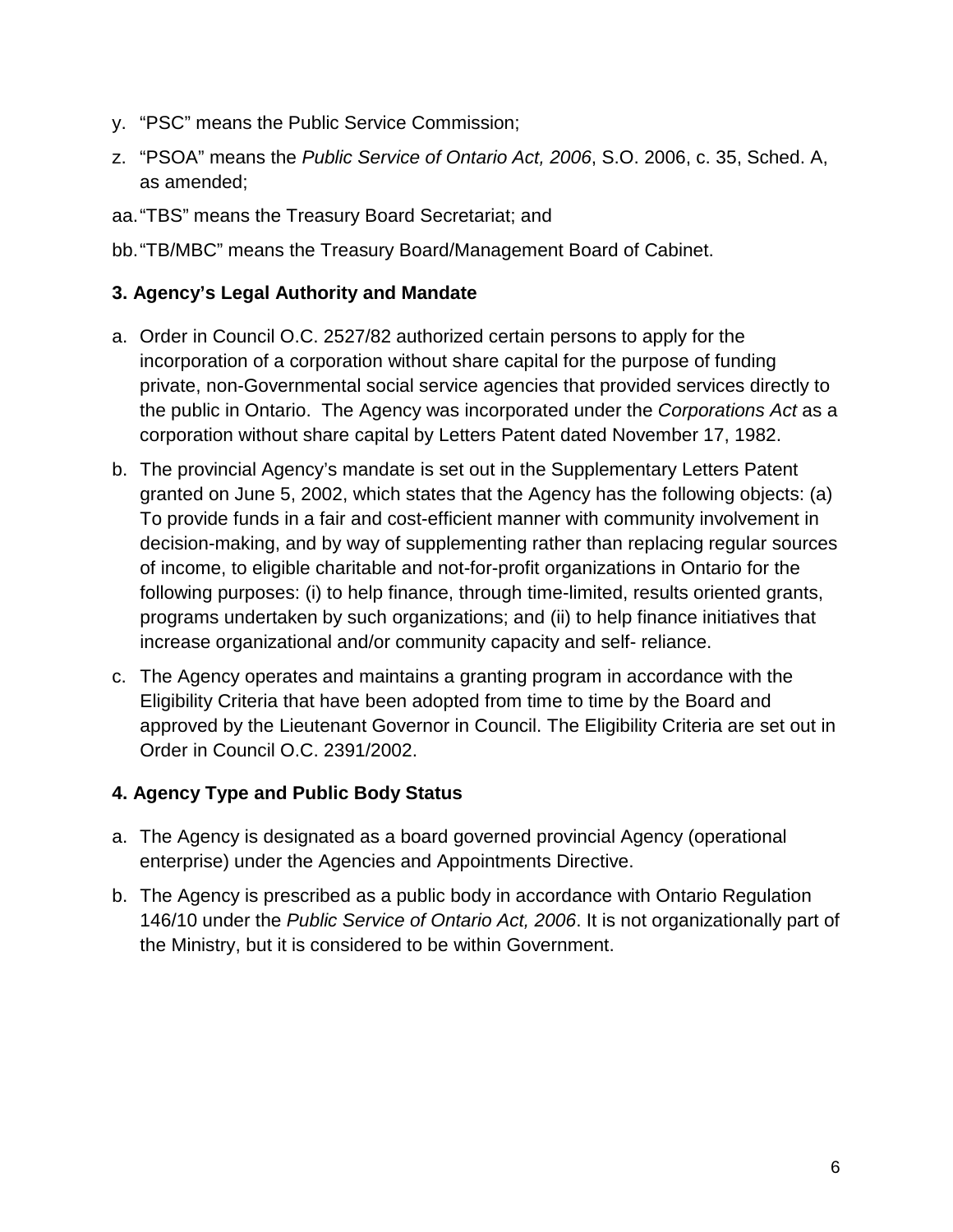### <span id="page-6-0"></span>**5. Corporate Status and Crown Agency Status**

- a. The Constituting instrument is silent as to whether the Agency is a Crown Agency within the meaning of the *Crown Agency Act*.
- b. The provincial Agency does have the capacity, rights, power and privileges of a natural person for carrying out its objects by virtue of the *Corporations Act*.
- c. The Agency is a corporation without share capital.
- d. The *Corporations Act* applies to the Agency.

#### <span id="page-6-1"></span>**6. Guiding Principles**

The parties agree to the follow principles:

- a. The Minister recognizes that the Agency exercises powers and performs duties in accordance with its legal mandate under its Constituting Instrument.
- b. The Minister recognizes that the Agency plays a meaningful role in the development of the policies and programs of the Government of Ontario, as well as in the implementation of those policies and delivery of programs.
- c. The Board of Directors acknowledge that it is accountable, through the Minister, to the Legislative Assembly in exercising its mandate. Accountability is a fundamental principle to be observed in the management, administration and operations of the Agency. The Board of Directors acknowledges that it is accountable to the Minister, through the Chair, for governance and oversight of the Agency.
- d. As an Agency of the Government of Ontario, the Agency conducts itself according to the management principles of the Government of Ontario. These principles include ethical behaviour; prudent, effective and lawful use of public resources; fairness; high quality service to the public; and openness and transparency to the extent allowed under the law.
- e. The Minister and the Board of Directors, through the Chair, are committed to a strong Agency that is empowered to fulfill its statutory mandate efficiently and effectively. They share the goal of establishing and maintaining a co-operative relationship that facilitates the efficient administration of the Agency and fulfillment of its statutory responsibilities.
- f. The Agency and the Ministry agree to avoid duplication of services wherever possible.
- g. The Agency and the Ministry will work together in a mutually respectful manner.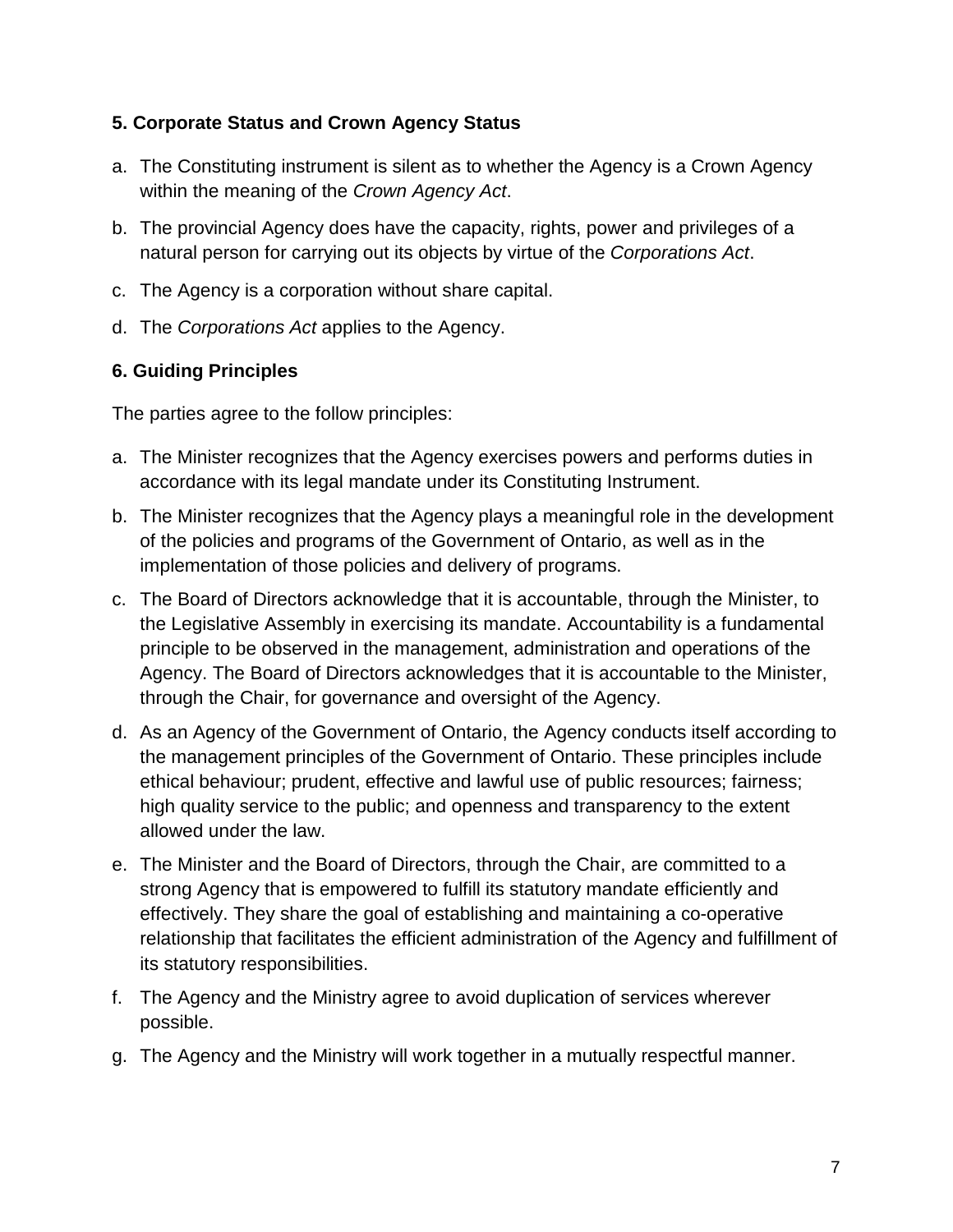h. The Foundation operates at arm's-length from the Government and operates within the policy parameters set out by the Government.

# <span id="page-7-0"></span>**7. Accountability Relationships**

### <span id="page-7-1"></span>**7.1 MINISTER**

The Minister is accountable:

- a. To Cabinet and the Legislative Assembly for the Agency's fulfilment of its mandate and its compliance with Government policies, and for reporting to the Legislative Assembly on the Agency's affairs.
- b. For reporting and responding to Treasury Board/Management Board of Cabinet on the Agency's performance and compliance with Government's applicable directives and operational policies.
- c. To the Cabinet for the performance of the Agency and its compliance with the Government's operational policies and broad policy directions.
- d. For receiving and ensuring that the Agency's annual report is made available to the public within 30 days of approval by the Minister and tabling in the Legislative Assembly.
- e. For approving the annual report within 60 days of receipt of the annual report from the Agency.

### <span id="page-7-2"></span>**7.2 CHAIR**

The Chair, acting on behalf of the Board of Directors, is accountable:

- a. To the Minister for the Agency's performance in fulfilling its mandate, and for carrying out the roles and responsibilities assigned to the Chair by the Constituting instrument, this MOU, and applicable TB/MBC, PSC and Government directives.
- b. For reporting to the Minister, as requested, on the Agency's activities.
- c. For ensuring timely communications with the Minister regarding any issue that affects, or can reasonably be expected to affect, the Minister's responsibilities for the Agency.

### <span id="page-7-3"></span>**7.3 BOARD OF DIRECTORS**

The Board of Directors is accountable, through the Chair, to the Minister for the oversight and governance of the Agency; setting goals, objectives and strategic direction for the Agency within its mandate; and for carrying out the roles and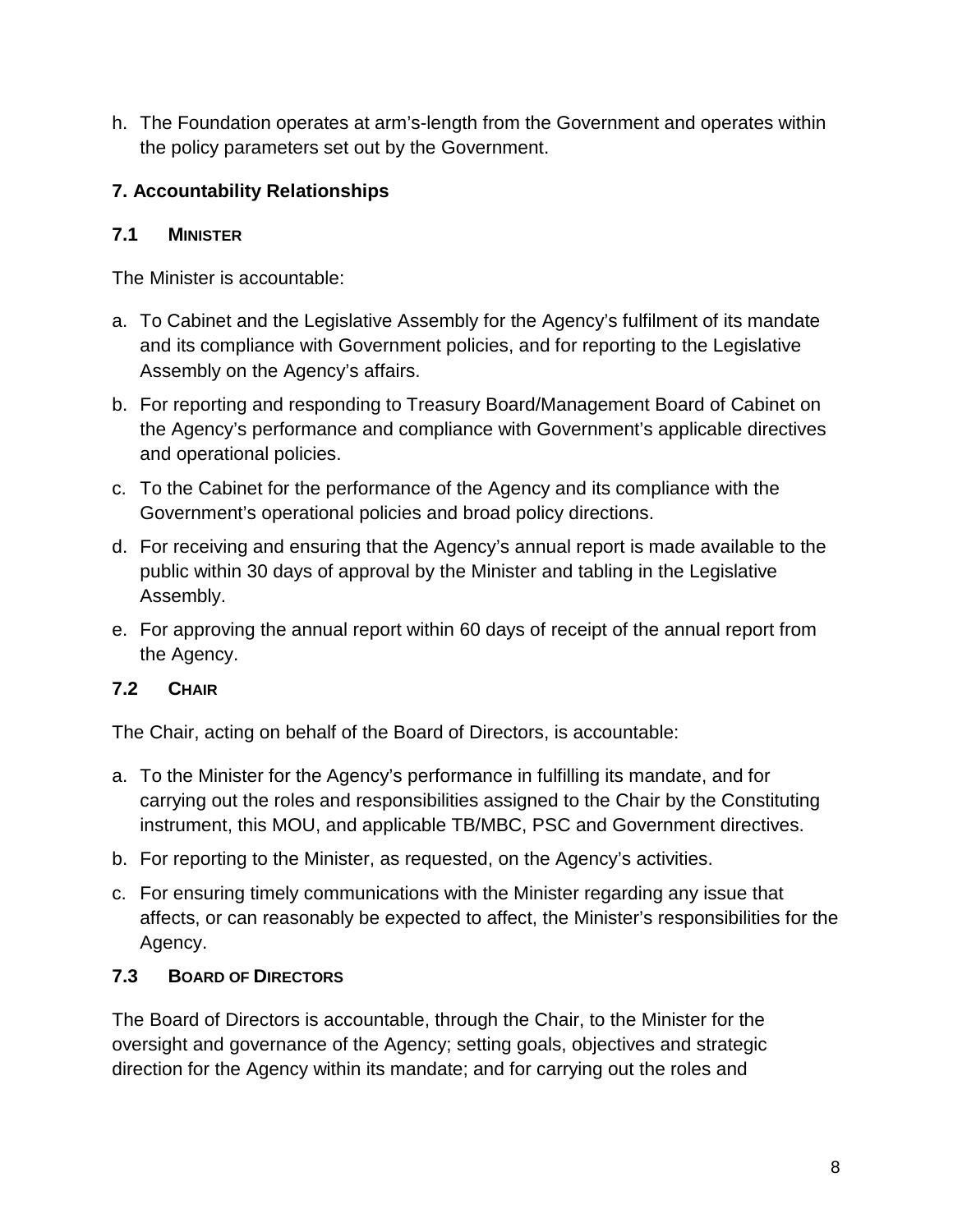responsibilities assigned to it by the Constituting instrument, this MOU, and applicable TB/MBC, PSC and other Government directives.

# <span id="page-8-0"></span>**7.4 DEPUTY MINISTER**

The Deputy Minister is accountable to the Secretary of the Cabinet and the Minister for carrying out the roles and responsibilities assigned by the Minister, the Act, this MOU, and applicable TB/MBC, PSC and Government directives.

The Deputy Minister is also accountable for attesting to TB/MBC on the Agency's compliance with applicable TB/MBC directives.

### <span id="page-8-1"></span>**7.5 CHIEF EXECUTIVE OFFICER**

The CEO is accountable to the Board for the management and administration of the Agency, the supervision of Agency staff, and carrying out the roles and responsibilities assigned by the Board, the Agency's Constituting instrument, this MOU and Government directives. The CEO works under the direction of the Board through the Chair to implement policy and operational decisions. The CEO reports the Agency's performance results to the Board, through the Chair.

### <span id="page-8-2"></span>**7.6 GRANT REVIEW TEAMS**

The Grant Review Teams, as committees of the Foundation, are accountable to the Board.

# <span id="page-8-3"></span>**8. Roles and Responsibilities**

### <span id="page-8-4"></span>**8.1 MINISTER**

The Minister is responsible for:

- a. Reporting and responding to the Legislative Assembly on the affairs of the Agency.
- b. Reporting and responding to TB/MBC on the Agency's performance and compliance with applicable TB/MBC directives, the Government's operational policies and policy directions.
- c. Recommending to TB/MBC, where required, the merger, any change to the mandate, or dissolution of the Agency.
- d. Recommending to TB/MBC the powers to be given to, or revoked from, the Agency when a change to the Agency's mandate is being proposed.
- e. Meeting with the Chair to discuss issues relating to the fulfilment of the Agency's mandate.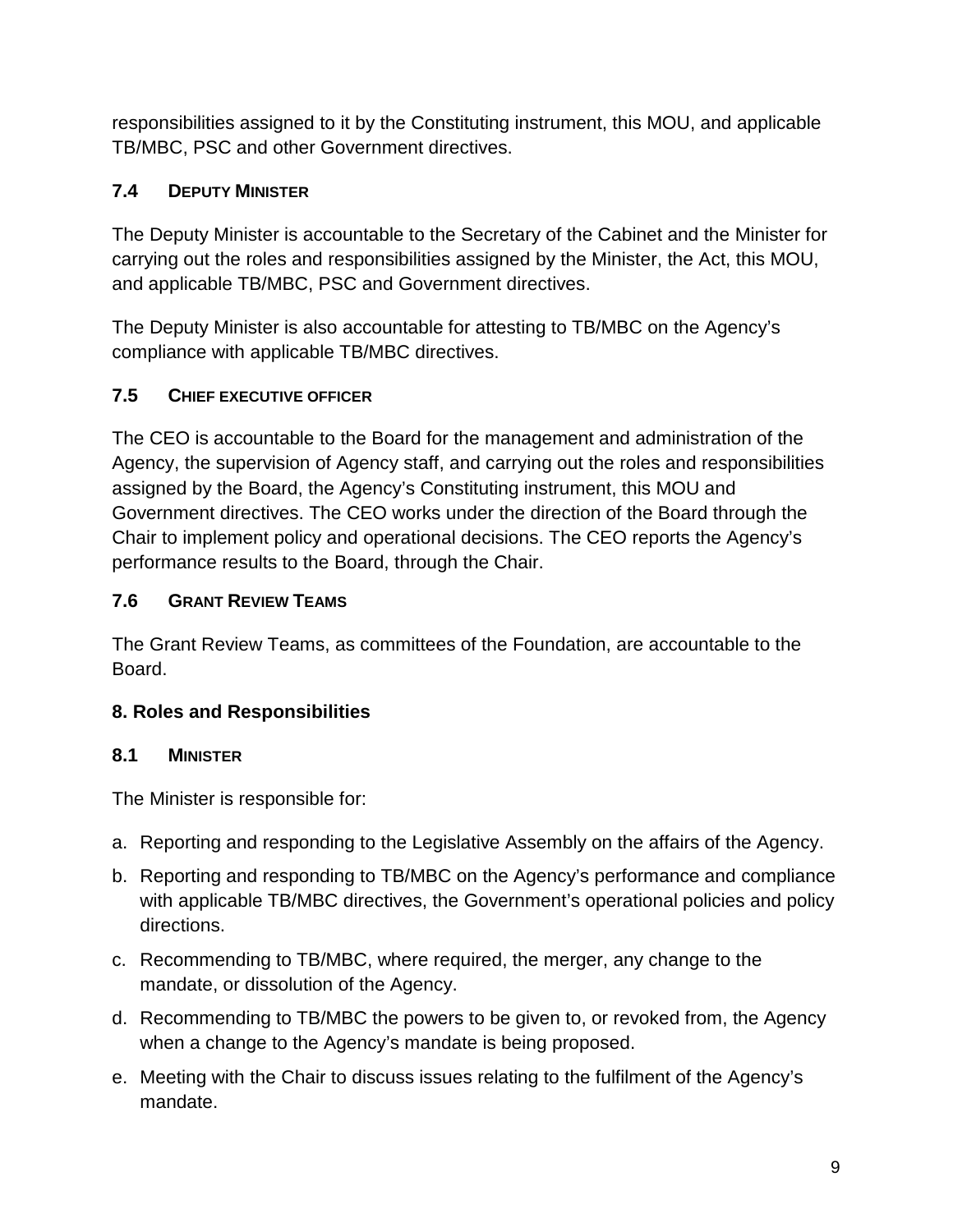- f. Reviewing the advice or recommendation of the Chair on candidates for appointment or re-appointment to the Board.
- g. Making recommendations to Cabinet and the Lieutenant Governor in Council for Board appointments, reappointments and revocations to the Agency, pursuant to the process for Agency appointments established by legislation and/or by TB/MBC through the AAD.
- h. Approving the candidate for election to the position of Chair of the Board.
- i. Appointing the Vice-Chair of the Board.
- j. Appointing the Grant Review Team Chairs
- k. Appointing Grant Review Team Members.
- l. Determining at any time the need for a review or audit of the Agency, directing the Chair to undertake reviews of the Agency on a periodic basis, and recommending to TB/MBC any change(s) to the governance or administration of the Agency resulting from any such review or audit.
- m. When appropriate or necessary, taking action or directing that the Agency take corrective action with respect to the Agency's administration or operations.
- n. For receiving the Agency's annual report and approving the report within 60 calendar days of receiving it.
- o. For tabling the annual report within 30 calendar days of approving it.
- p. For ensuring that the Agency's annual report is made available to the public after it is tabled and within 30 calendar days of approving it.
- q. Informing the Chair of the Government's priorities and broad policy directions for the Agency.
- r. Consulting, as appropriate, with the Chair (and others) on significant new directions or when the Government is considering regulatory or legislative changes for the Agency.
- s. Developing the Agency's MOU with the Chair, as well as any amendments to it, and signing the MOU into effect after it has been signed by the Chair.
- t. Reviewing and approving the Agency's annual business plan.
- u. Recommending to TB/MBC any provincial funding to be allocated to the Agency.
- v. Outlining the high-level expectations, key commitments and performance priorities for the Agency at the beginning of the annual business planning cycle through the Agency mandate letter.
- w. Reviewing and approving all by-laws of the Agency.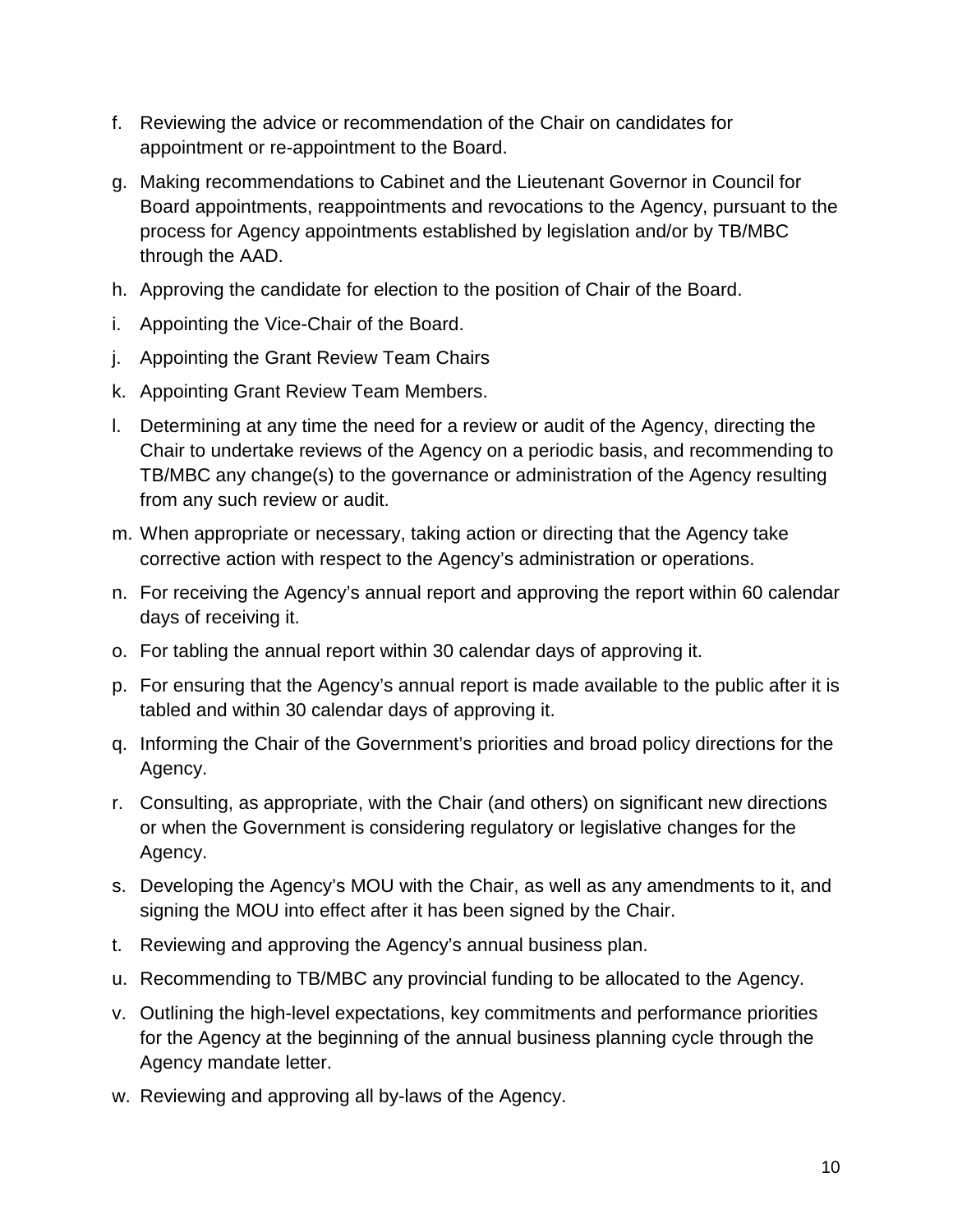#### <span id="page-10-0"></span>**8.2 CHAIR**

The Chair is responsible to support the Board of Directors for:

- a. Providing leadership to the Agency by working with the Board of Directors to set the goals, objectives and strategic directions within its mandate.
- b. Providing leadership to the Agency's Board of Directors and ensuring that the Board carries out its responsibilities for decisions regarding the Agency.
- c. Chairing Board meetings, including the management of the Board's agenda.
- d. Reviewing and approving claims for per diems and travel expenses for appointees to the Board.
- e. Seeking strategic policy direction for the Agency from the Minister.
- f. Ensuring timely communications with the Minister regarding any issues or events that may concern or can reasonably be expected to concern the Minister in the exercise of his/her responsibilities relating to the Agency.
- g. Consulting with the Minister in advance regarding any activity which may have an impact on the Government and Ministry's policies, directives or procedures, or on the Agency's mandate, powers or responsibilities as set out in the Agency's Constituting Instrument.
- h. Reporting to the Minister as requested on the Agency's activities within agreed upon timelines, including an annual Certificate of Attestation.
- i. Ensuring that the Agency operates within its approved budget allocation in fulfilling its mandate, and that public funds are used for the purpose intended with integrity and honesty.
- j. Developing the Agency's MOU with the Minister and signing it on behalf of the Board.
- k. Submitting the Agency's business plan, budget, annual report and financial reports, on behalf of the Board, to the Minister in accordance with the timelines specified in the applicable TB/MBC and Government directives, and Appendix 1 of this MOU.
- l. Providing the Minister with every external audit report (including third-party audits), a copy of the Agency's response to each report, and any recommendation in the report. The Minister may share the audit reports with the Minister of Finance and the President of Treasury Board.
- m. Advising the Minister annually on any outstanding audit recommendations per direction of the Board of Directors.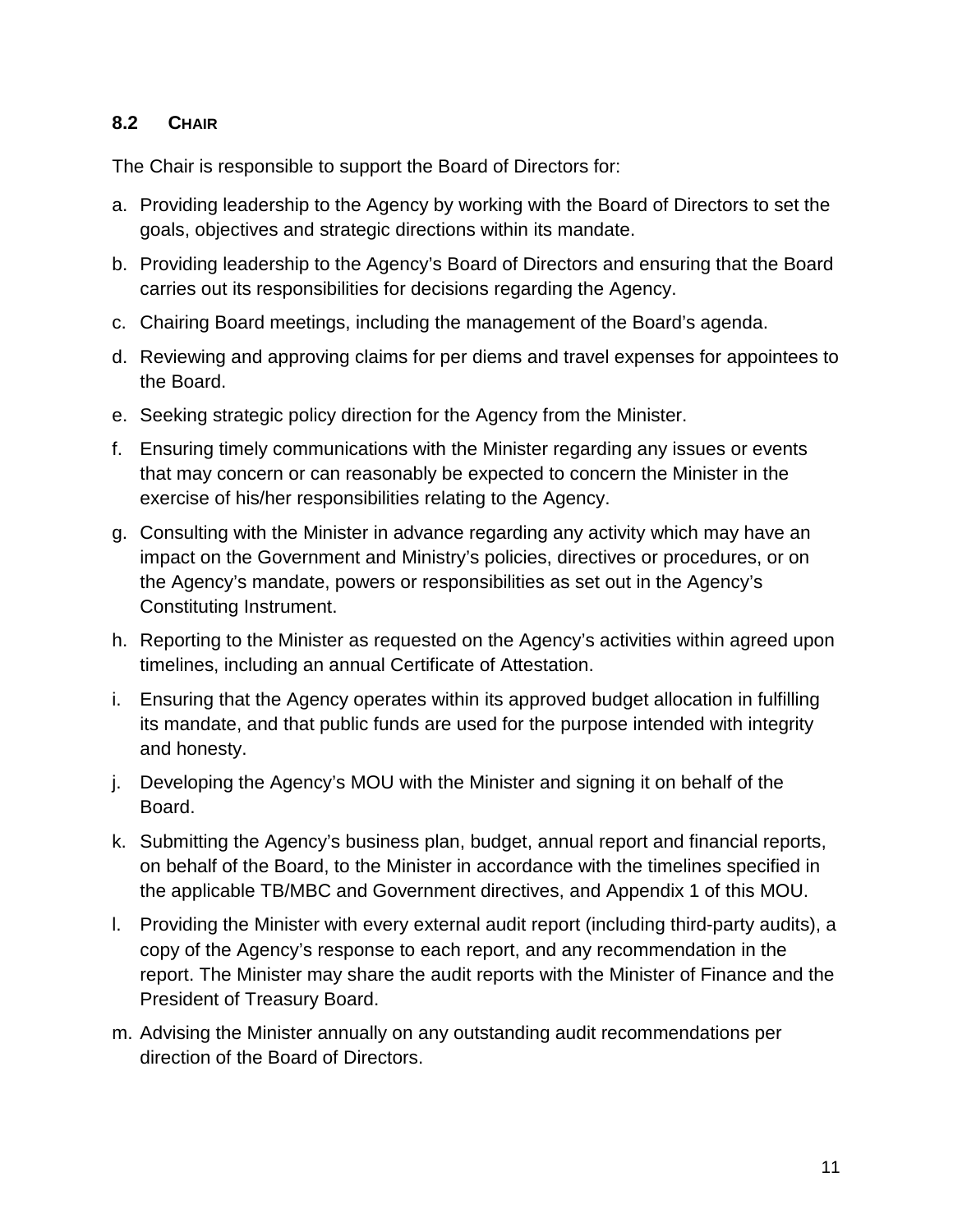- n. Ensuring that members of the Board and the chair(s) of Grant Review Teams are informed of their responsibilities under the PSOA with regard to the rules of ethical conduct, including the political activity rules.
- o. Ensuring appropriate management systems are in place (financial, information technology, human resources) for the effective administration of the Agency.
- p. Ensure effective public communications and relations for the Agency, in accordance with the Public Communications Protocol.
- q. Cooperating with any review or audit of the Agency directed by the Minister or TB/MBC.
- r. Fulfilling the role of ethics executive for Government appointees to the Agency and for the chair(s) of Grant Review Teams; promoting ethical conduct and ensuring that all members of the Agency are familiar with the ethical requirements of the PSOA and the regulations and the directives made under that Act, including in respect of conflict of interest, political activity and the protected disclosure of wrongdoing.
- s. Signing the MOU for the Agency as authorized by the Board.
- t. Keeping the Minister informed of upcoming appointment vacancies and providing recommendations for appointments or re-appointments.
- u. Ensuring compliance with legislative, TB/MBC policy obligations, and accounting and financial policies.

#### <span id="page-11-0"></span>**8.3 BOARD OF DIRECTORS**

The Board of Directors is responsible for:

- a. Establishing the goals, objectives, and strategic directions for the Agency within its mandate as defined by the Constituting instrument, Government policies, as appropriate, and this MOU.
- b. Governing the affairs of the Agency within its mandate as set out in the Constituting instrument, its approved business plan as described in section 10.1 of this MOU, and the policy parameters established and communicated in writing by the Minister.
- c. Directing the development of, and approving the Agency's business plans for submission to the Minister within the timelines agreed upon with the Ministry or this MOU.
- d. Directing the preparation of, and approving the Agency's annual reports for submission to the Minister for approval within the timelines established by the Agency's Constituting instrument or the AAD, as applicable.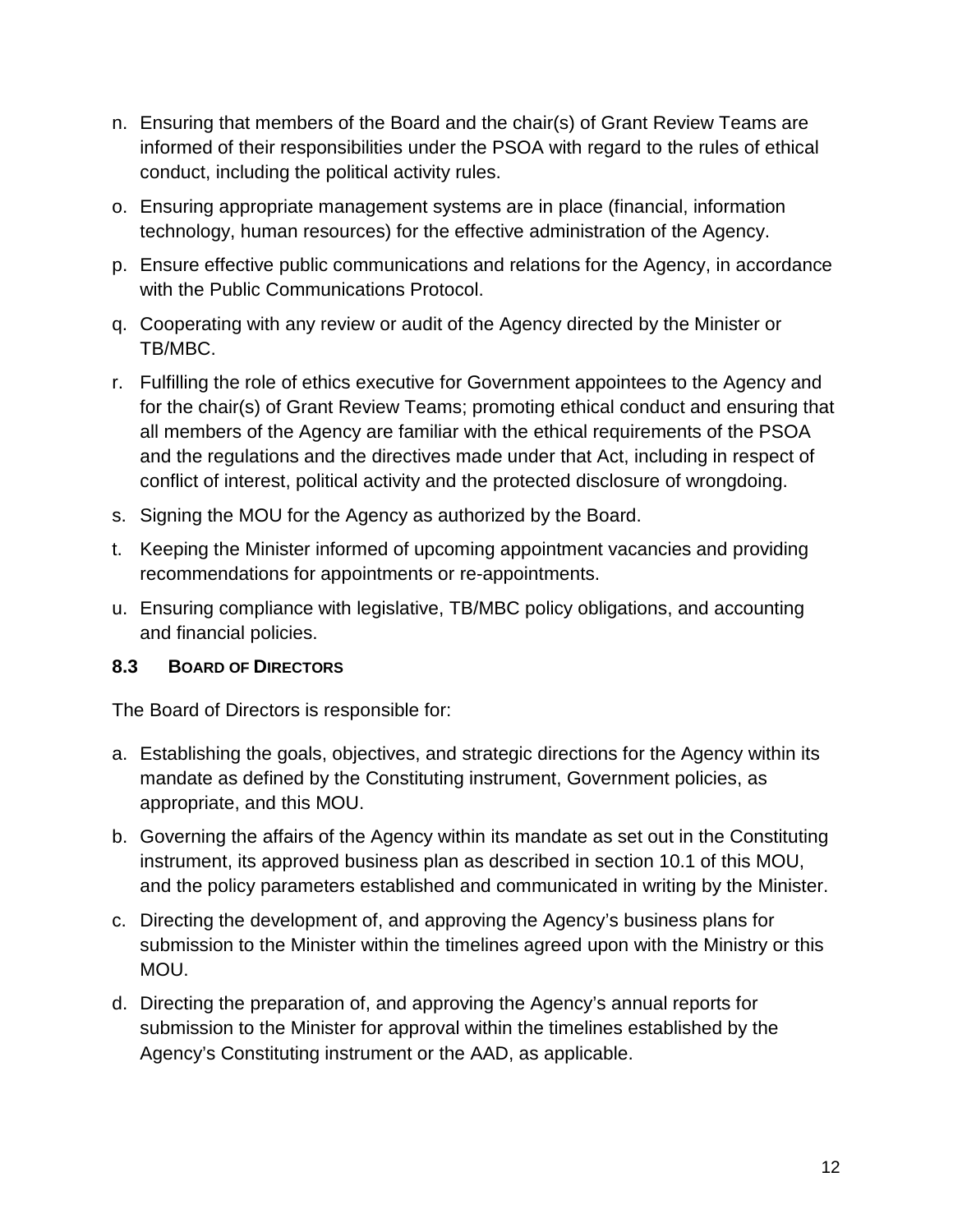- e. Making decisions consistent with the business plan approved for the Agency and ensuring that the Agency operates within its budget allocation.
- f. Ensuring that the Agency uses public funds with integrity and honesty, and only for the business of the Agency based on the principle of value for money, and in compliance with applicable legislation and TB/MBC directives.
- g. Ensuring that the Agency is governed in an effective and efficient manner according to accepted business and financial practices, and in accordance with applicable TB/MBC directives.
- h. Establishing such Board committees or oversight mechanisms as may be required to advise the Board on effective management, governance or accountability procedures for the Agency.
- i. Approving the Agency's MOU, and any amendments to the MOU, in a timely manner and authorizing the Chair to sign the MOU, or any amendments to the MOU, on behalf of the Agency.
- j. Approving the Agency's reports and reviews that may be requested by the Minister from time to time for submissions to the Minister within agreed upon timelines.
- k. Directing the development of an appropriate risk management framework and a risk management plan and arranging for risk-based reviews and audits of the Agency as needed.
- l. Where applicable, ensuring that conflict of interest rules that the Agency is required to follow, as set out in Ontario Regulation 381/07, or as have been approved and published by the Conflict of Interest Commissioner on the Commissioner's website, are in place for the members of the Board, members of the Grant Review Teams and employees of the Agency.
- m. Approving performance measures, targets and management systems for monitoring and assessing the Agency's performance.
- n. Directing corrective action on the functioning or operations of the Agency, if needed.
- o. Cooperating with and sharing any relevant information on any risk-based or periodic review directed by the Minister or TB/MBC.
- p. Consulting, as appropriate, with stakeholders on the Agency's goals, objectives and strategic directions.
- q. Providing advice to the Minister, through the Chair, on issues within or affecting the Agency's mandate and operations.
- r. Setting and reporting on the strategic direction for the Agency according to the Minister's Agency mandate letter, Agency's proposed business plan, and the Agency's annual report.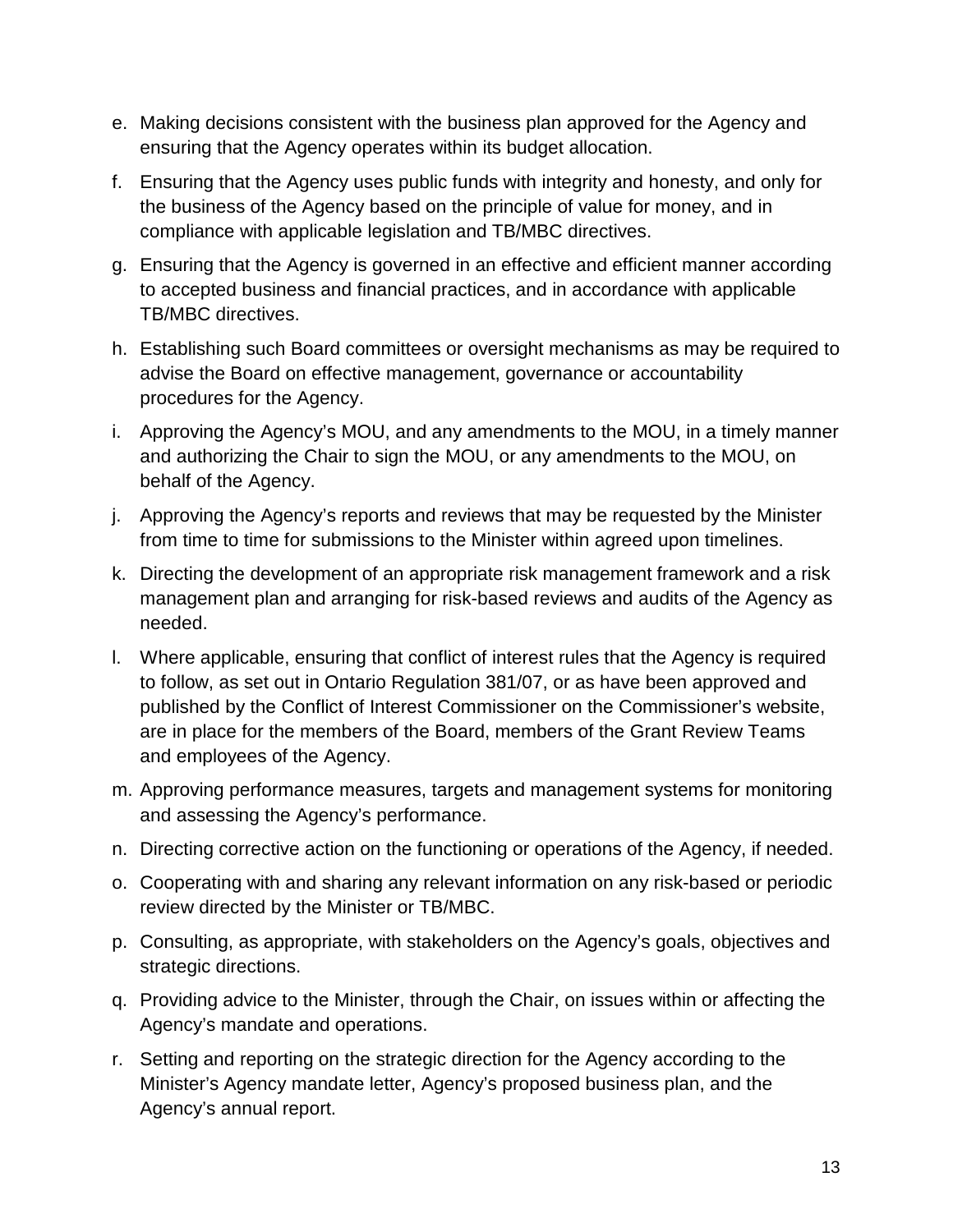- s. Appointing a CEO and setting performance objectives and remuneration terms linked to these objectives for the CEO which give due weight to the proper management and use of public resources.
- t. Evaluating the performance of the CEO pursuant to the performance criteria established by the Board.
- u. Making by-laws necessary or incidental to carrying out the objects of the Agency and for the conduct and management of its affairs and submitting the by-laws to the Minister for approval.
- v. Maintaining and operating the grant program.
- w. Overseeing the Grant Review Teams.
- x. Developing and amending when needed, policies and accountability mechanisms for the Grant Review Teams, and ensuring that the Grant Review Teams comply with Agency's policies.
- y. Reviewing and, as appropriate, approving the recommendations of the local allocation of funds made by the Grant Review Teams.
- z. Establishing and periodically reviewing the Eligibility Criteria and seeking the approval of the Lieutenant Governor in Council through the Minister.

#### <span id="page-13-0"></span>**8.4 DEPUTY MINISTER**

The Deputy Minister is responsible for:

- a. Advising and assisting the Minister regarding the Minister's responsibilities for the Agency, including informing the Minister of policy direction, policies and priorities of relevance to the Agency's mandate.
- b. Advising the Minister on the requirements of the AAD, and other directives that apply to the Agency.
- c. Recommending to the Minister, as may be necessary, the evaluation or review, including a risk-based review, of the Agency or any of its programs, or changes to the management framework or operations of the Agency.
- d. Facilitating regular briefings and consultations between the Chair and the Minister, and between the Ministry staff and the Agency staff as needed.
- e. Attesting to TB/MBC on the provincial Agency's compliance with the mandatory accountability requirements set out in the AAD and other applicable TB/MBC directives, the Government's operational policies and policy directions based on the annual Certificate of Attestation from the Agency Chair to the Minister.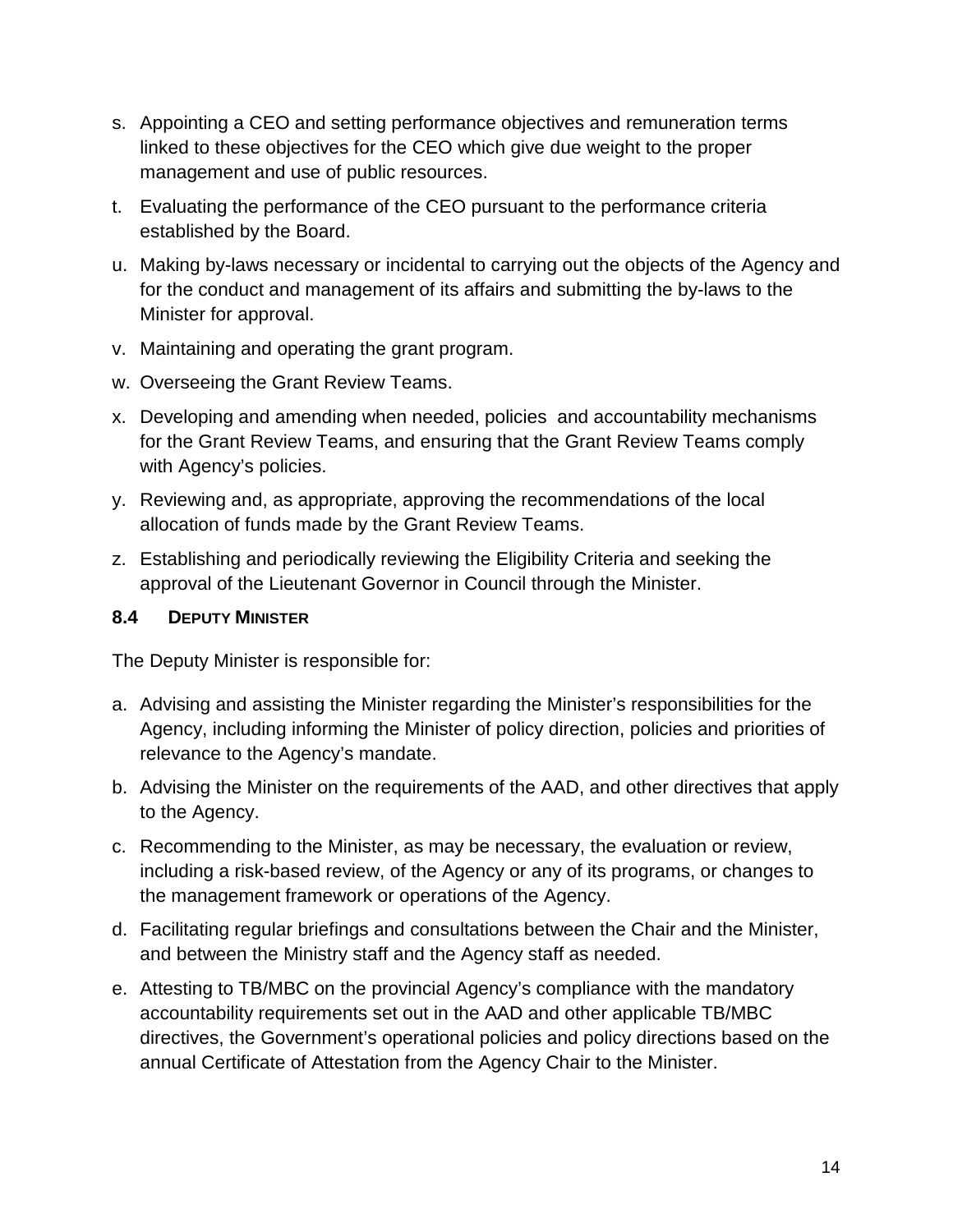- f. Ensuring that the Ministry and the Agency have the capacity and systems in place for on-going risk-based management, including appropriate oversight of the Agency.
- g. Ensuring that the Agency has an appropriate risk management framework and a risk management plan in place for managing risks that the Agency may encounter in meeting its program or service delivery objectives.
- h. Undertaking timely risk-based reviews of the Agency, its management or operations, as may be directed by the Minister or TB/MBC.
- i. Establishing a framework for reviewing and assessing the Agency's business plans and other reports.
- j. Supporting the Minister in reviewing the performance targets, measures and results of the Agency.
- k. Advising the Minister on documents submitted by the Agency to the Minister for review or approval, or both.
- l. Submitting to the Minister, as part of the annual planning process, a risk assessment and management plan for each risk category.
- m. Undertaking reviews of the Agency as may be directed by the Minister.
- n. Cooperating with any review of the Agency as directed by the Minister or TB/MBC.
- o. Monitoring the Agency on behalf of the Minister while respecting the Agency's authority, identifying needs for corrective action where warranted, and recommending to the Minister ways of resolving any issues that might arise from time to time.
- p. Negotiating a draft MOU with the Chair of the Agency, as well as any amendments to the MOU, as directed by the Minister.
- q. Consulting with the Agency's CEO or Chair, as needed, on matters of mutual importance including services provided by the Ministry and compliance with TB/MBC directives and Ministry policies.
- r. Meeting with the Chair or the CEO as needed or as directed by the Minister, or on the request of the Chair or the CEO.
- s. Arranging for administrative, financial and other support to the Agency, if required, as specified in this MOU.
- t. Reporting to TBS on the Agency and Ministry's compliance with the AAD, as required.
- u. Informing the Chair and the CEO, in writing, of new Government directives and any exceptions to, or exemptions in whole or in part from TB/MBC directives, Government policies, or Ministry administrative policies.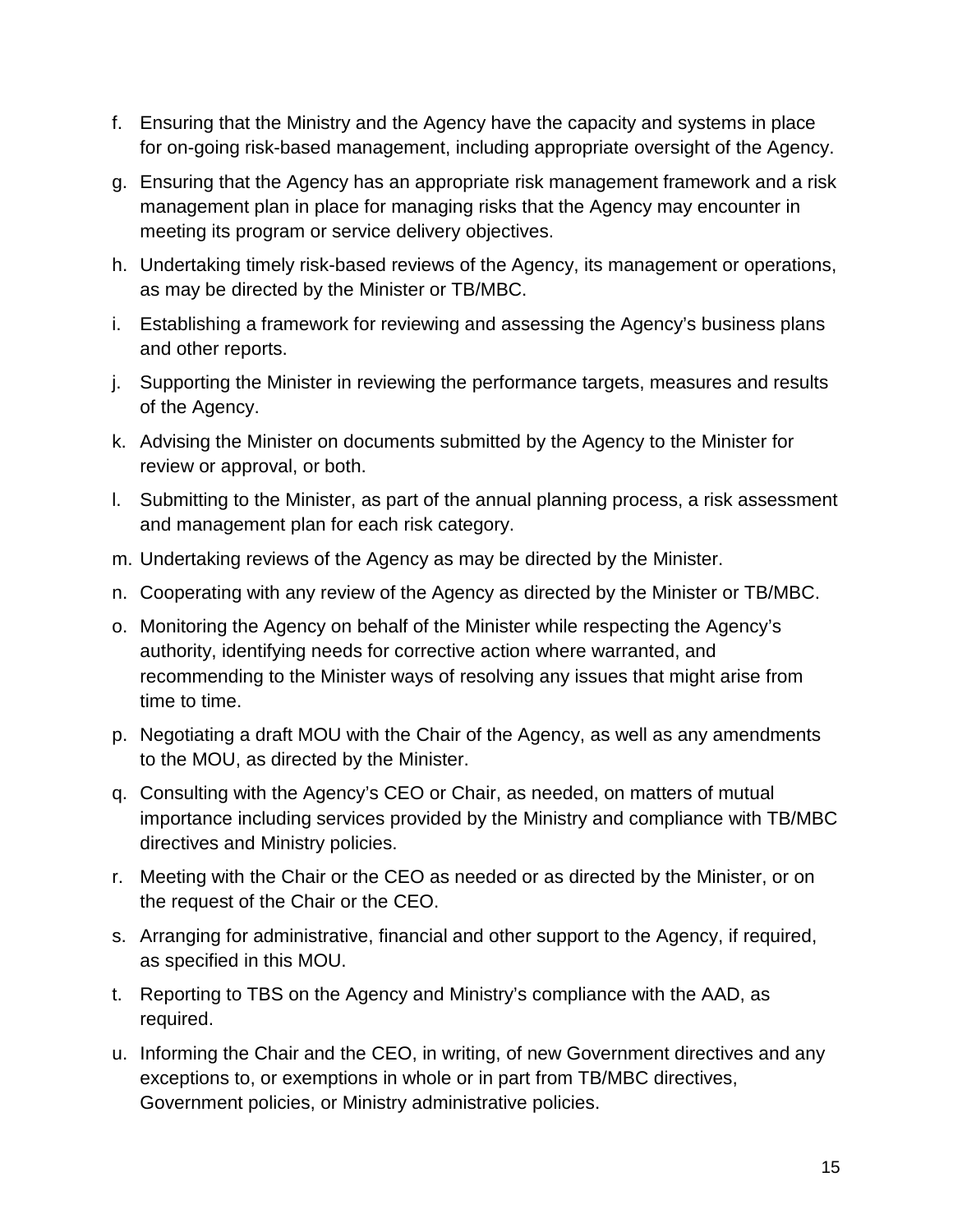v. When required, submitting a report to the Secretary of TB/MBC on the wind-down of the Agency, following the disposition of any assets, completion of any outstanding responsibilities by the Agency, and the termination of any appointments.

#### <span id="page-15-0"></span>**8.5 CHIEF EXECUTIVE OFFICER**

The CEO is responsible for:

- a. Managing the day-to-day financial, analytical, and administrative affairs of the Agency in accordance with the mandate of the Agency, TB/MBC and Government directives, accepted business and financial practices, and this MOU.
- b. Advising the Chair on the requirements of and the Agency's compliance with the AAD, as well as other TB/MBC and Government directives and policies, and Agency by-laws and policies, including annually attesting to the Chair on the Agency's compliance with mandatory requirements.
- c. Applying policies and procedures so that public funds are used with integrity and honesty.
- d. Providing leadership and management to the Agency staff, including human and financial resources management, in accordance with the approved business plan, accepted business and financial practices and standards, the Agency's Constituting instrument, and Government directives.
- e. Establishing and applying a financial management framework for the Agency in accordance with applicable Minister of Finance/Treasury Board controllership directives, policies and guidelines.
- f. Translating the goals, objectives and strategic directions of the Board into operational plans and activities in accordance with the Agency's approved business plan.
- g. Ensuring that the Agency has the oversight capacity and an effective oversight framework in place for monitoring its management and operations.
- h. Keeping the Board informed with respect to implementation of policy and the operations of the Agency.
- i. Establishing and applying systems to ensure that the Agency operates within its approved business plan.
- j. Establishing and applying the Agency's risk management framework and risk management plan as directed by the Chair/Board.
- k. Supporting the Chair and the Board in meeting their responsibilities, including compliance with all applicable legislation, directives, policies, procedures and guidelines.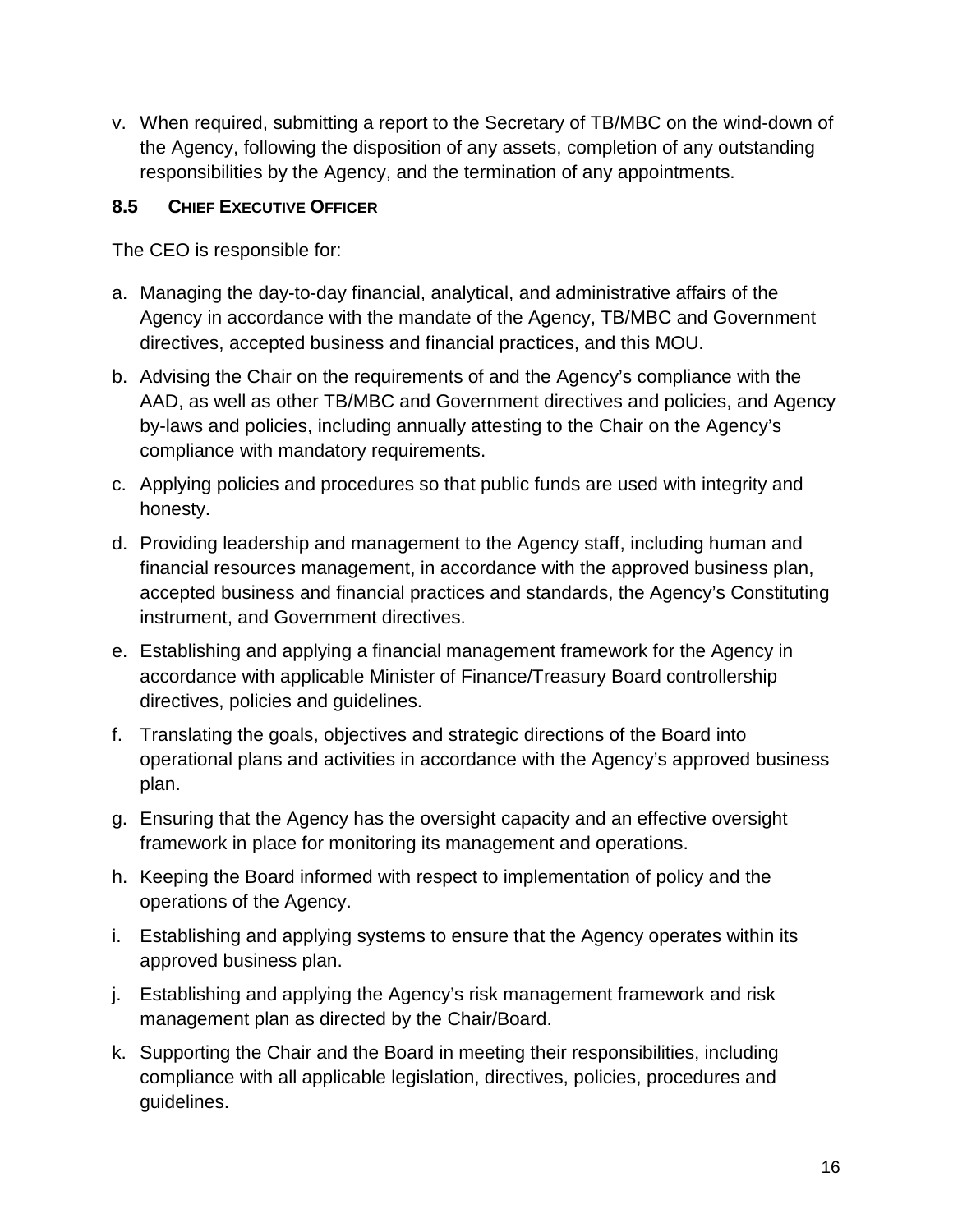- l. Carrying out in-year monitoring of the Agency's performance and reporting on results to the Board through the Chair.
- m. Keeping the Ministry and the Chair advised on issues or events that may concern the Minister, the Deputy Minister and the Chair in the exercise of their responsibilities.
- n. Seeking support and advice from the Ministry, as appropriate, on Agency management issues.
- o. Establishing and applying a system for the retention of Agency documents and for making such documents publicly available when appropriate; for complying with the *Freedom of Information and Protection of Privacy Act* and the *Archives and Recordkeeping Act*, where applicable.
- p. Undertaking timely risk-based reviews of the Agency's management and operations.
- q. Consulting with the Deputy Minister as needed, on matters of mutual importance, including services provided by the Ministry, and on TB/MBC and Government directives and Ministry policies.
- r. Cooperating with a periodic review directed by the Minister or TB/MBC.
- s. Fulfilling the role of ethics executive for public servants, other than Government appointees to the Board and to the Grant Review Teams, who work in the Agency. Promoting ethical conduct and ensuring that all members of the Agency are familiar with the ethical requirements of the PSOA and the regulations and directives made under that Act, including in respect of conflict of interest, political activity, and the protected disclosure of wrongdoing.
- t. Keeping the Board informed about operational matters.
- u. Preparing the Agency's annual reports and business plans as directed by the Board.
- v. Preparing financial reports for approval by the Board.
- w. Ensuring that a performance review system for staff is in place.
- x. Attesting to the compliance of the Agency to applicable directives and policies and supporting the Board to provide the stating of compliance of the Agency.
- y. Ensuring that the responsibilities for the institution head are carried out as set out in Regulation 460 for the purposes of FIPPA.

#### <span id="page-16-0"></span>**9. Ethical Framework**

The members of the Board and members of the Grant Review Teams are subject to the conflict of interest provisions of the AAD and the conflict of interest provisions of the PSOA and its regulations.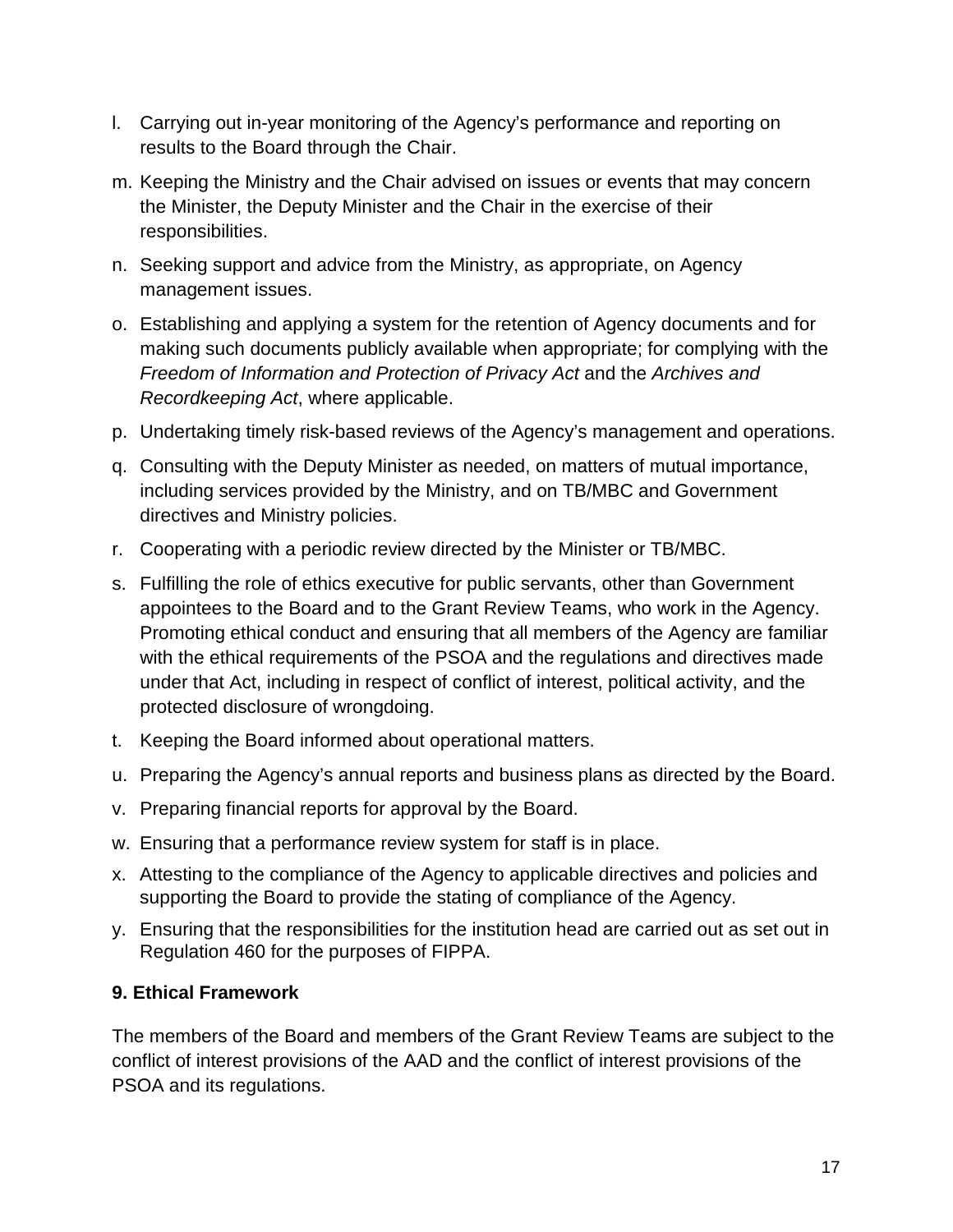Board members and members of the Grant Review Teams shall not use any information gained as a result of their membership on the Board or the Grant Review Teams for personal gain or benefit. A Board member or member of the Grant Review Teams who has reasonable grounds to believe that he or she has a conflict of interest in a matter before the Board or a committee of the Board, including the Grant Review Teams, shall disclose the nature of the conflict to the Chair at the first opportunity and shall refrain from further participation in the consideration of the matter. The Chair shall cause to be recorded in the minutes of the meeting of the Board any declared conflicts of interest.

The Chair, as the Ethics Executive for the Agency's appointees and appointees the Grant Review Teams, is responsible for ensuring that such appointees are informed of the ethical rules to which they are subject, including the rules on conflict of interest, political activity and protected disclosure of wrongdoing that apply to the Agency.

The CEO, as the Ethics Executive for the Agency's staff, is responsible for ensuring that staff of the Agency are informed of the ethical rules to which they are subject, including the rules on conflict of interest, political activity and protected disclosure of wrongdoing that apply to the Agency.

### <span id="page-17-0"></span>**10. Reporting Requirements**

#### <span id="page-17-1"></span>**10.1 BUSINESS PLAN**

- a. The Chair will ensure that the Minister is provided annually with the Agency's business plan covering a minimum of three (3) years from the current fiscal year. The annual business plan shall be in accordance with the requirements set out in the AAD and include a financial budget, a risk assessment, and management plan for approval by the Minister.
- b. The annual business plan is to be submitted to the Ministry's Assistant Deputy Minister responsible for Agency oversight or designated equivalent within three months prior to the Agency's fiscal year-end.
- c. The Chair is responsible for ensuring that the Agency's business plan includes a system of performance measures and reporting on the achievement of the objectives set out in the business plan. The system must include performance goals, how they will be achieved, and targeted results and timeframes.
- d. The Chair will ensure that the business plan includes a risk assessment and risk management plan to assist the Ministry in developing its own risk assessment and risk management plan as required by the AAD in order to assess risks, develop and maintain necessary records, and report to TB/MBC.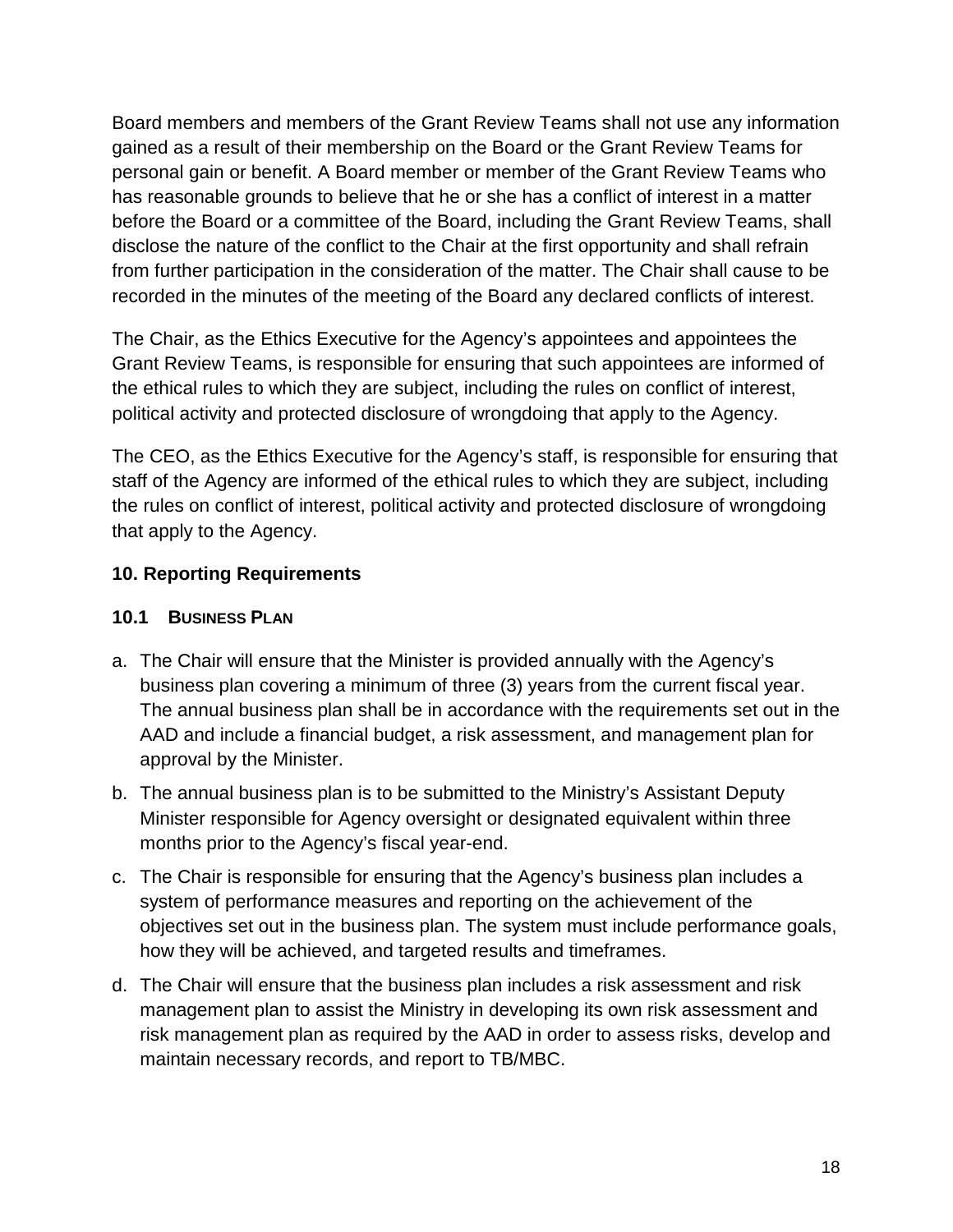- e. The Chair will ensure that publicly posted business plans do not disclose: personal information, sensitive employment and labour relations information, solicitor-client privileged information, Cabinet confidential information, trade secrets, information that would prejudice the financial or commercial interests of the provincial Agency in the marketplace, and information that would otherwise pose a risk to the security of the facilities and/or operations of the provincial Agency.
- f. The Minister will review the Agency's annual business plan and will promptly advise the Chair whether or not he/she concurs with the directions proposed by the Agency. The Minister may advise the Chair where and in what manner the Agency's plan varies from Government or Ministry policy or priorities as may be required, and the Chair, on behalf of the Board of Directors, will revise the Agency's plan accordingly. Business plans are only to be considered valid once the responsible Minister has approved the plan and the approval has been expressed in writing.
- g. In the absence of a Minister approved business plan the agency needs to continue its business according to standard operating procedures without engaging in new initiatives referenced in the business plan until Minister's approval is received.
- h. In addition, TB/MBC may require the Minister to submit the Agency's business plan to TB/MBC for review at any time.
- i. The Chair, through the CEO, will ensure that its Minister approved business plan is made available to the public in an accessible format, in both official languages, on the Agency's website within 30 calendar days of Minister's approval of the plan.

#### <span id="page-18-0"></span>**10.2 ANNUAL REPORTS**

- a. The Chair is responsible for ensuring that the Agency's annual report is prepared and submitted to the Minister for approval within 120 calendar days after the Agency's fiscal year end or, where the Auditor General is the auditor of record, within 90 calendar days of the Agency's receipt of the audited financial statement. The annual report shall be in accordance with the requirements set out in the AAD.
- b. The Chair will ensure that publicly posted annual reports do not disclose: personal information, sensitive employment and labour relations information, solicitor-client privileged information, Cabinet confidential information, trade secrets, information that would prejudice the financial or commercial interests of the provincial Agency in the marketplace, and information that would otherwise pose a risk to the security of the facilities and/or operations of the provincial Agency.
- c. The Minister will receive and review the provincial Agency's annual report and will approve the report within 60 calendar days after the day of receipt.
- d. The Minister will, within 30 calendar days of approval, table the report in the Legislative Assembly.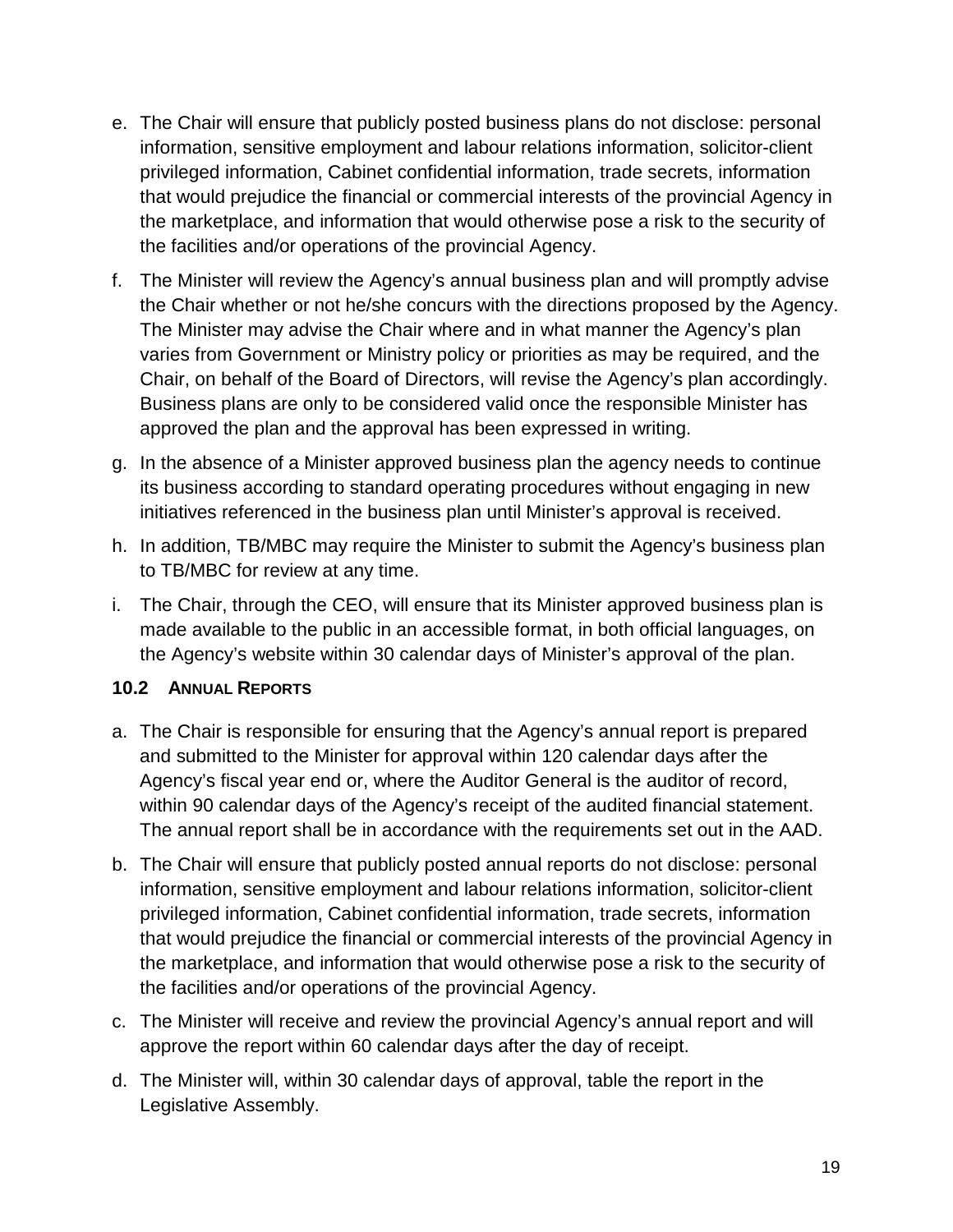- e. The Chair, through the CEO, will ensure that its annual report is publicly posted in an accessible format, in both official languages, on the Agency's website after the report has been tabled in the Legislature and within 30 calendar days of approval by the Minister and tabling in the Legislative Assembly.
- f. When distributing annual reports, digital formats and channels for distribution must be used unless otherwise required (e.g. by directive, legislation).

### <span id="page-19-0"></span>**10.3 OTHER REPORTS**

The Chair is responsible on behalf of the Board of Directors for:

- a. Ensuring that the reports and documents set out in Appendix 1 to this MOU are submitted for review and approval by the Minister in accordance with the prescribed timelines.
- b. Supplying specific data and other information, at the request of the Minister or the Deputy Minister, that may be required from time-to-time for the purpose of the Ministry's administration.

### <span id="page-19-1"></span>**11. Public Posting Requirements**

- a. The provincial Agency, through the Chair on behalf of the Board of Directors, will ensure that the following approved governance documents are posted in an accessible format, in both official languages website within the specified timelines:
	- Memorandum of Understanding and any Letter of Affirmation 30 calendar days of signing by both parties
	- Agency mandate letter no later than the corresponding annual business plan
	- Annual business plan 30 calendar days of Minister's approval
	- Annual report 30 calendar days of Minister's approval (the report must first be tabled in the Legislative Assembly)
- b. Posted governance documents should not disclose: personal information, sensitive employment and labour relations information, solicitor-client privileged information, Cabinet confidential information, trade secrets or scientific information, information that would prejudice the financial or commercial interests of the provincial Agency in the marketplace, and information that would otherwise pose a risk to the security of the facilities and/or operations of the provincial Agency.
- c. The provincial Agency, through the Chair on behalf of the Board of Directors, will ensure that the expense information for appointees and senior management staff is posted on the Agency website, in accordance with the requirements of the MBC Travel, Meal and Hospitality Expenses Directive.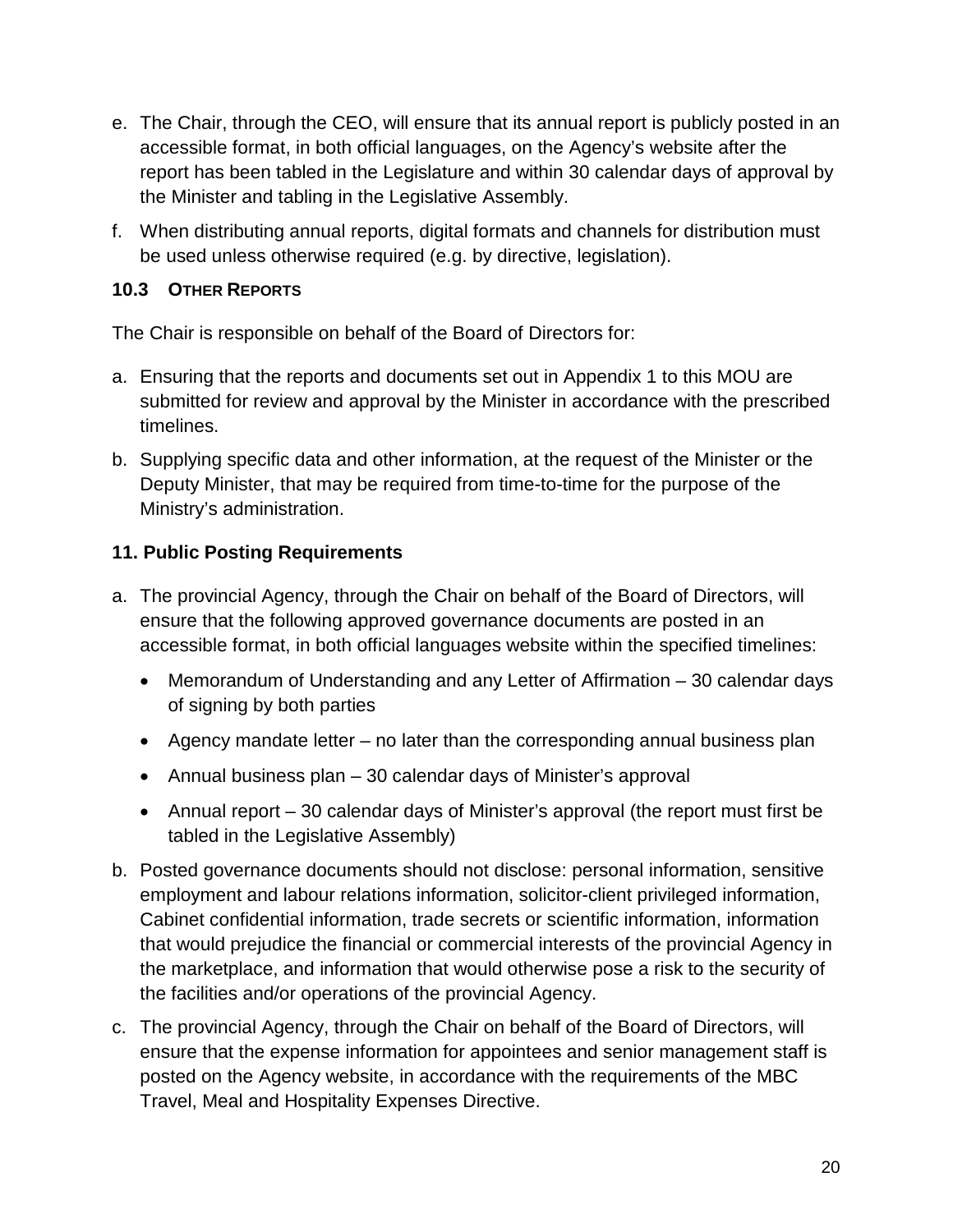d. The provincial Agency, through the Chair on behalf of the Board of Directors, will ensure that any other applicable public posting requirements are met.

#### <span id="page-20-0"></span>**12. Communications and Issues Management**

The parties to this MOU recognize that the timely exchange of information on the operations and administration of the Agency is essential for the Minister to meet his/her responsibilities for reporting and responding to the Legislative Assembly on the affairs of the Agency. The parties also recognize that it is essential for the Chair on behalf of the Board of Directors to be kept informed of the Government initiatives and broad policy directions that may affect the Agency's mandate and functions.

The Minister and the Chair on behalf of the Board of Directors, therefore, agree that:

- a. The Chair will keep the Minister advised, in a timely manner, of all planned events or issues, including contentious matters, that concern or can be reasonably expected to concern the Minister in the exercise of his/her responsibilities.
- b. The Minister will consult with the Chair in a timely manner, as appropriate, on broad Government policy initiatives or legislation being considered by the Government that may impact on the Agency's mandate or functions, or which otherwise will have a significant impact on the Agency.
- c. The Minister and the Chair will consult with each other on public communication strategies and publications. They will keep each other informed of the results of stakeholder and other public consultations and discussions.
- d. The Minister and the Chair will meet at least annually, or as requested by either party, to discuss issues relating to the fulfillment of the Agency's mandate, management and operations.
- e. The Deputy Minister and the CEO will meet at least biannually, or as requested by either party, to discuss issues relating to the delivery of the Board's mandate and the efficient operation of the Agency, and the provision of services by the Ministry to the Agency, if applicable. The Deputy Minister and the CEO shall provide timely information and advice to each other concerning significant matters affecting the Agency's management or operations.
- f. The Agency will adhere to the Public Communications Protocol as established by the Ministry.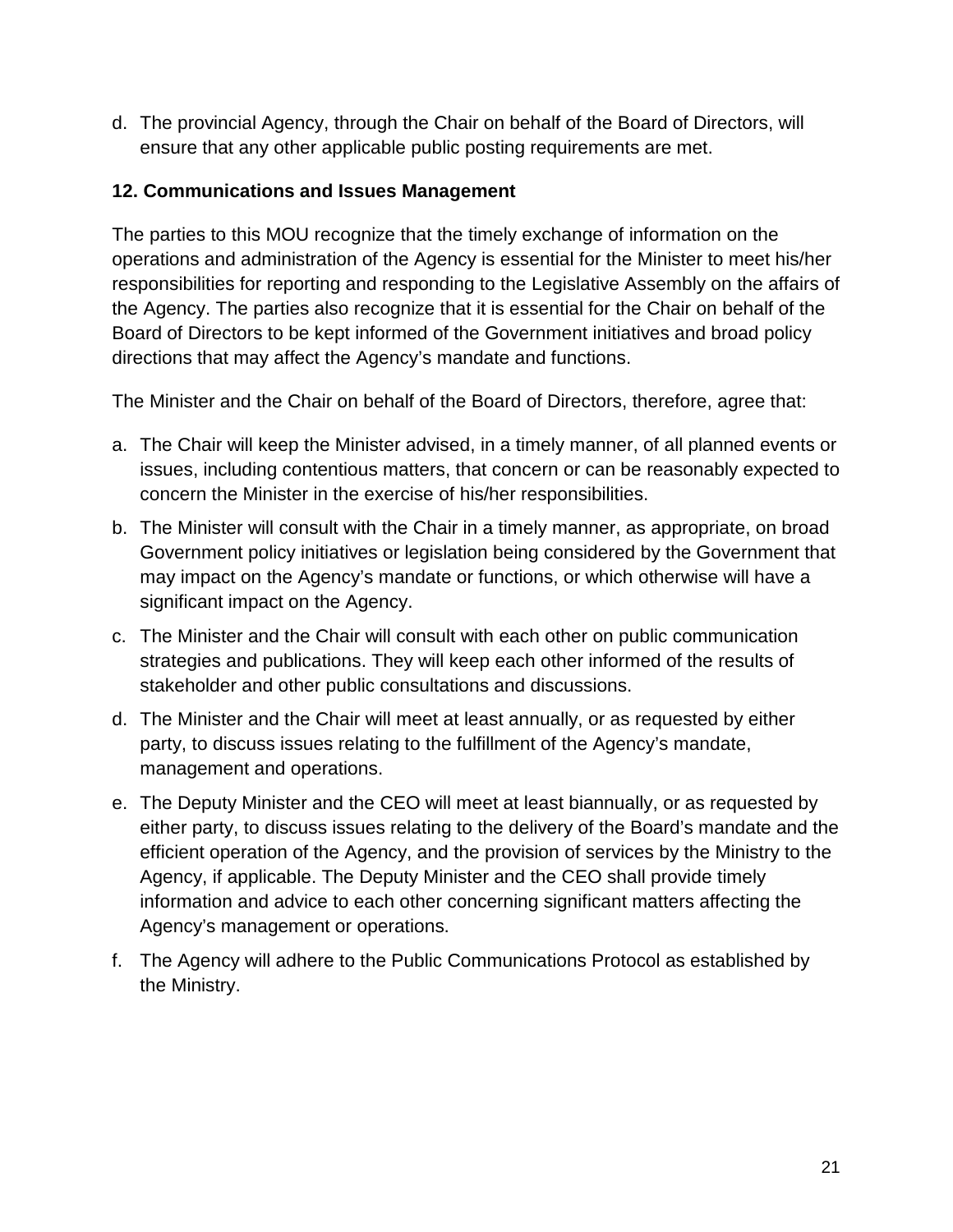#### <span id="page-21-0"></span>**13. Administrative Arrangements**

#### <span id="page-21-1"></span>**13.1 APPLICABLE GOVERNMENT DIRECTIVES**

- a. The Chair, on behalf of the Board of Directors, is responsible for ensuring that the Agency operates in accordance with all applicable TB/MBC, PSC and Government directives, as well as applicable Ministry financial and administrative policies and procedures. Appendix 2 to this MOU provides a list of applicable directives and policies.
- b. The Ministry will inform the Agency of amendments or additions to directives, policies and guidelines that apply to the Agency; however, the Agency is responsible for complying with all directives, policies and guidelines to which it is subject.
- c. In addition to complying with the MBC Realty Directive, the Agency shall comply with the Ministry of Infrastructure Realty Policy including any appendices to this policy when acquiring space for accommodation and program purposes. The Ministry will ensure that the Agency is provided with any updates to this policy.
- d. The Chair, on behalf of the Board of Directors, is responsible for ensuring that clear expectations are established for transfer payment recipients, and for ensuring effective diligence when setting up and monitoring transfer payment contracts to ensure public services are delivered, commitments are fulfilled and the right controls are in place to ensure the prudent use of taxpayers' money.

#### <span id="page-21-2"></span>**13.2 ADMINISTRATIVE AND ORGANIZATIONAL SUPPORT SERVICES**

a. The Ministry does not provide the Agency with any administrative or organizational support services. The Board has the authority and responsibility for the Agency's administrative services and the Board is accountable to the Minister for those administrative services.

#### <span id="page-21-3"></span>**13.3 LEGAL SERVICES**

a. The Agency retains its own legal services.

#### <span id="page-21-4"></span>**13.4 CREATION, COLLECTION, MAINTENANCE AND DISPOSITION OF RECORDS**

- a. The Chair, on behalf of the Board of Directors, is responsible for ensuring that a system is in place for the creation, collection, maintenance and disposal of records.
- b. The Board, through the Chair, is responsible for ensuring that the provincial Agency complies with all Government legislation, directives and policies related to information and records management.
- c. The CEO, the Chair and the Board shall protect the legal, fiscal and other interests of the Agency by implementing reasonable measures to ensure the ongoing viability,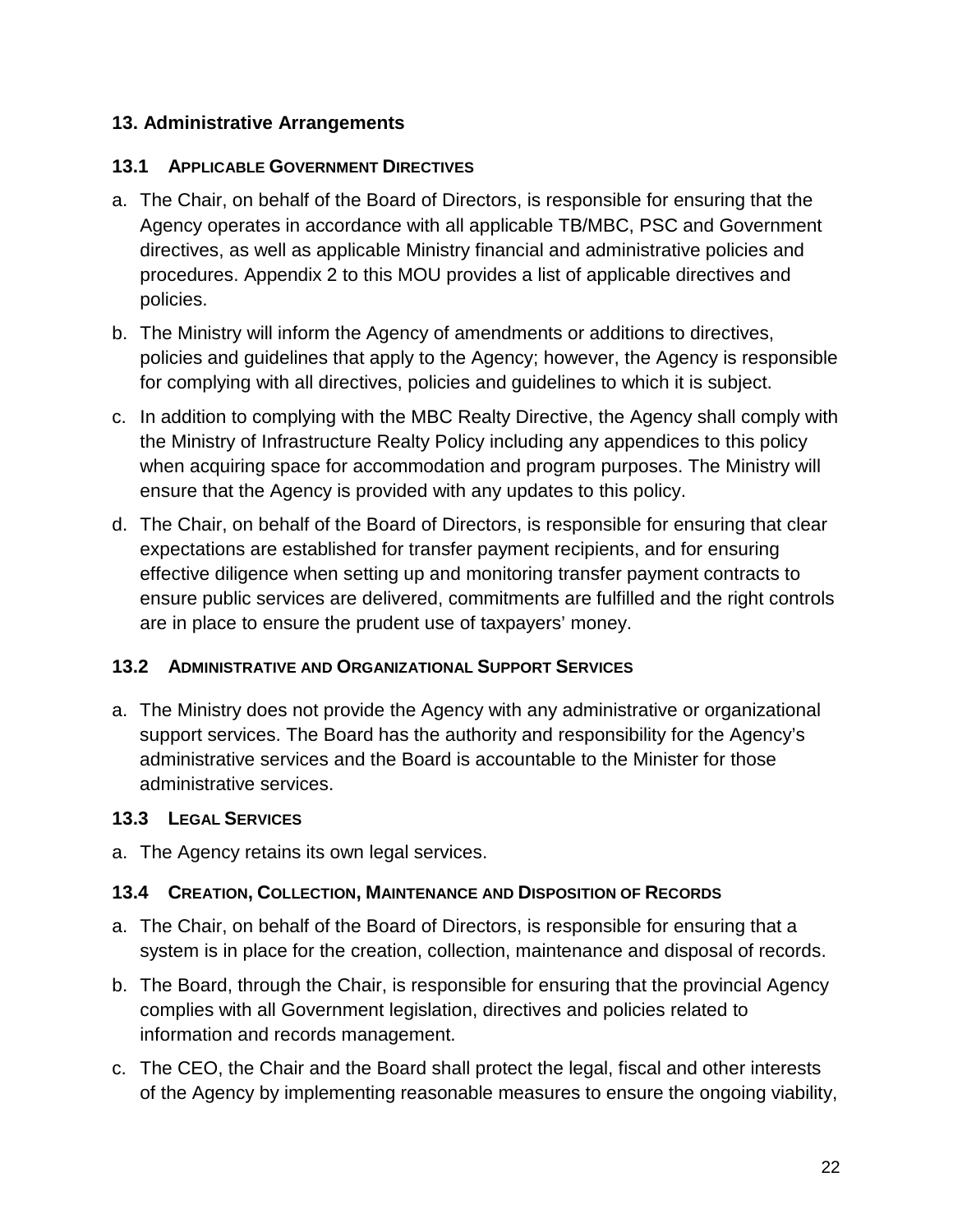integrity, preservation and security of all official records created, commissioned or acquired by the Agency. This includes, but is not limited to, all electronic records, such as emails, information posted on the Agency's website(s), database data sets, and all records stored on personal computers and shared drives.

- d. The Chair, on behalf of the Board, is responsible for ensuring measures are implemented requiring the Agency's employees to create full, accurate and reliable records that document and support significant business transactions, decisions, events, policies and programs.
- e. The Board, through the Chair, is responsible for ensuring that the Agency complies with the *Archives and Recordkeeping Act, 2006*.
- f. In accordance with s. 10 of the *Auditor General Act*, the Auditor General is entitled to have free access to all books, accounts, financial records, electronic data processing records, reports, files and all other papers, things or property belonging to or used by the Agency of the Crown that the Auditor General believes to be necessary to perform his or her duties under this Act. 2004, c. 17, s. 13.

### <span id="page-22-0"></span>**13.5 INTELLECTUAL PROPERTY**

a. The Chair, on behalf of the Board of Directors, is responsible for ensuring that the legal, financial and other interests of the Government related to intellectual property are protected in any contract that the Agency may enter into with a third party that involves the creation of intellectual property.

### <span id="page-22-1"></span>**13.6 FREEDOM OF INFORMATION AND PROTECTION OF PRIVACY**

- a. The Chair and the Minister acknowledge that the Agency is bound to follow the requirements set out in the *Freedom of Information and Protection of Privacy Act* (FIPPA) in relation to the collection, retention, security, use, distribution and disposal of records.
- b. The CEO is the institution head for the purposes of the FIPPA.

### <span id="page-22-2"></span>**13.7 SERVICE STANDARDS**

- a. The provincial Agency shall establish customer service and quality standards that are consistent with the appropriate standards of the Government, the Ministry and the Ontario Public Service.
- b. The Chair will ensure that the Agency delivers its services at a quality standard that reflects the principles and requirements of the OPS Service Directive.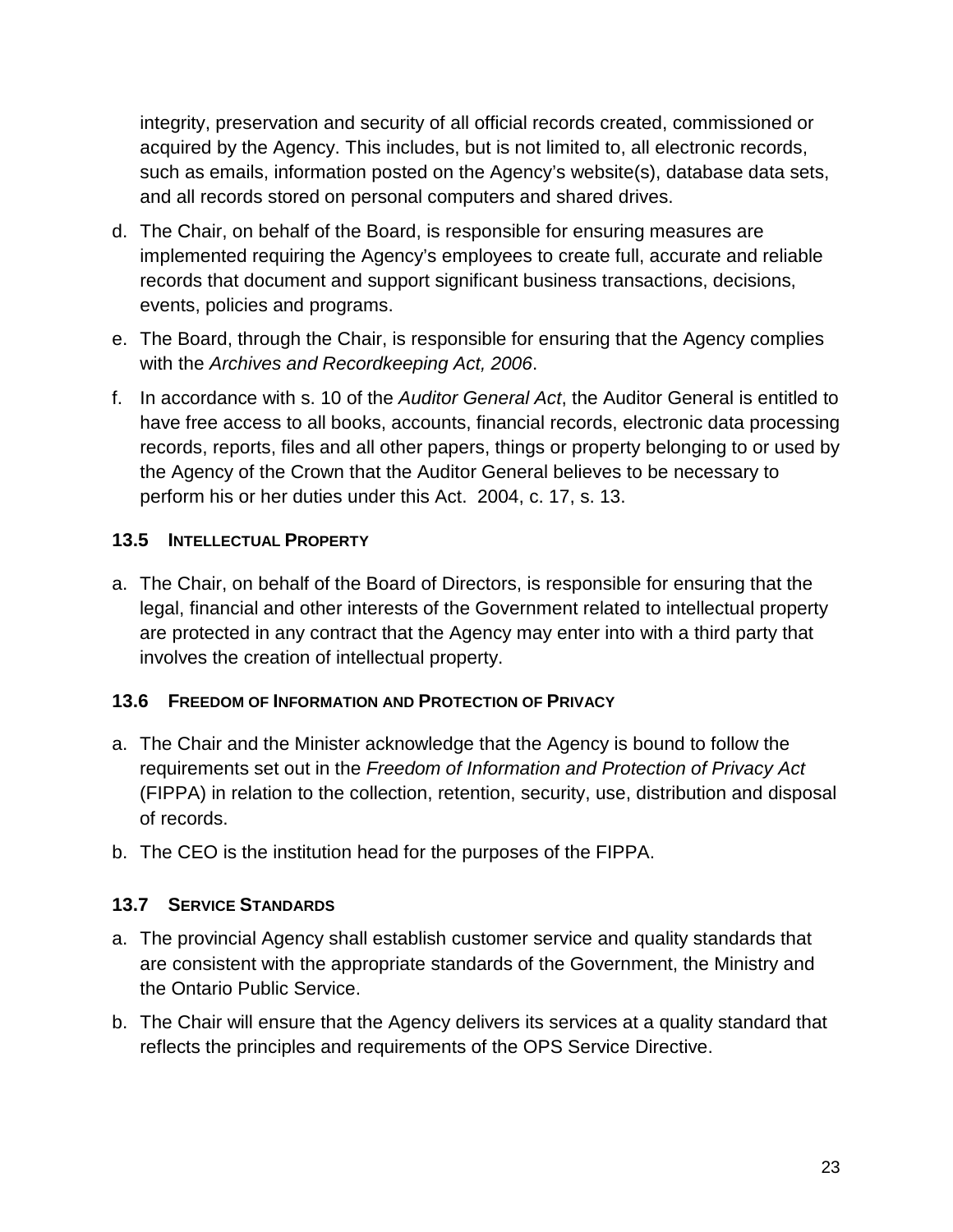- c. The Agency has in place a formal process for responding to complaints about the quality of services received by clients/customers of the Agency consistent with the Government's service quality standards.
- d. The Agency's annual business plan will include performance measures and targets for client/customer service and the Agency's response to complaints.
- e. The provincial Agency shall comply with the *Accessibility for Ontarians with Disabilities Act*.

### <span id="page-23-0"></span>**14. Financial Arrangements**

#### <span id="page-23-1"></span>**14.1 GENERAL**

- a. All financial procedures for the provincial Agency shall be in accordance with applicable TB/MBC and Ministry of Finance directives and guidelines, Ministry corporate financial and administrative policies and procedures, and other Government of Ontario guidelines, directives and policies, as set out in Appendix 2 of this MOU.
- b. When ordered to do so by the Minister of Finance and/or the President of the Treasury Board, pursuant to Section 16.4 of the *Financial Administration Act*, the Agency shall pay into the Consolidated Revenue Fund any money that the Minister of Finance and/or the President of the Treasury Board determines is surplus to its requirements.
- c. Pursuant to Section 28 of the *Financial Administration Act*, the Agency shall not enter into any financial arrangement or commitment, guarantee, indemnity or similar transaction that may increase, directly or indirectly, the indebtedness or contingent liabilities of the Government of Ontario without the written approval of the Minister of Finance and/or the President of the Treasury Board. The Minister's approval is required before seeking statutory approval from the Minister of Finance.
- d. The provincial Agency's approved operating and capital allocations may be adjusted in a given year if in-year fiscal constraints are ordered by Cabinet or the Minister. The Agency will be provided with notice of changes to its allocation as soon as is reasonably possible. Where the Agency must reallocate resources as a result of its operating and/or capital allocations being adjusted, the Agency shall inform and discuss this with the Ministry before making such changes.
- e. The CEO shall be responsible for providing the Ministry with the necessary documentation to support the Agency's expenditures.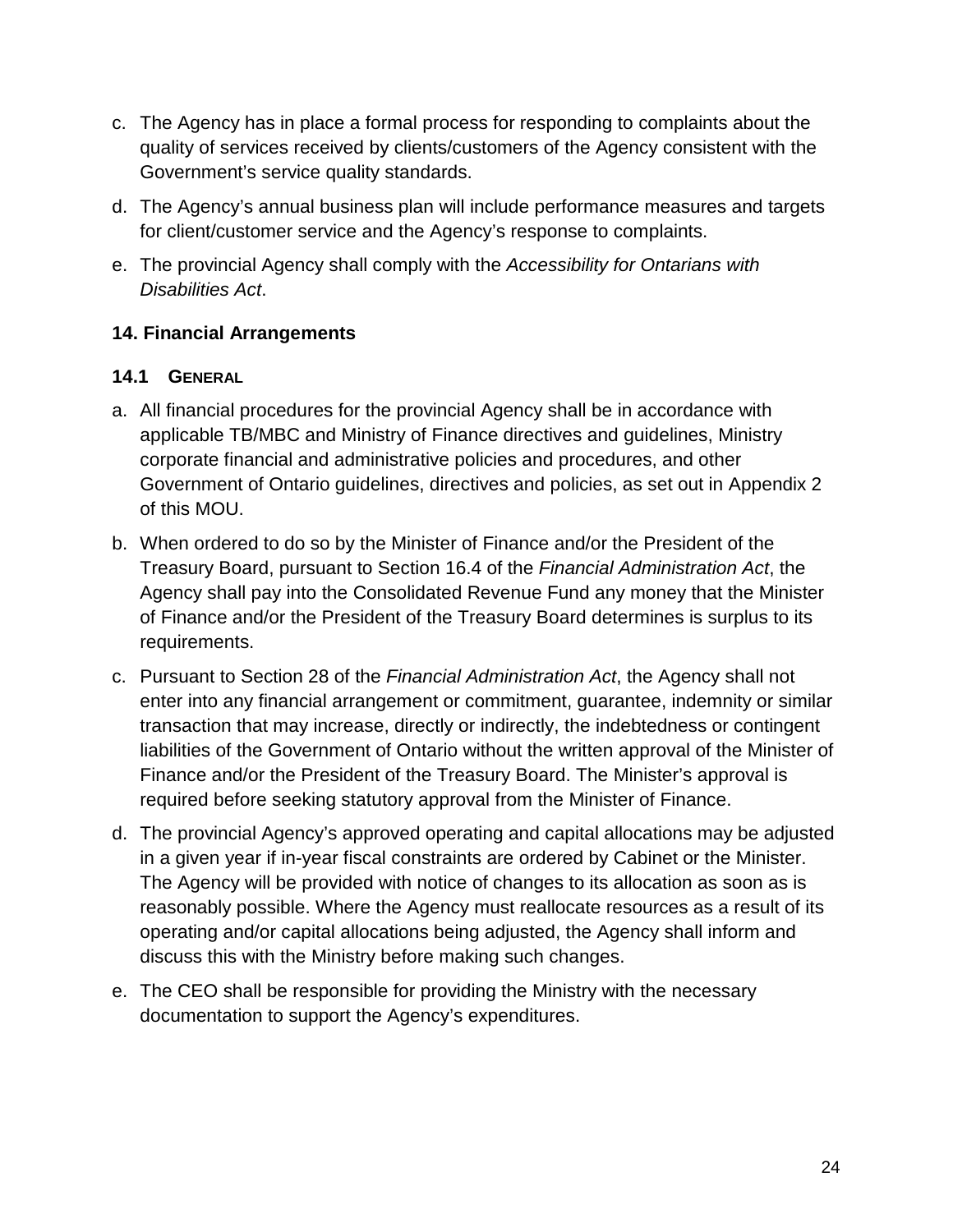### <span id="page-24-0"></span>**14.2 FUNDING**

- a. The Agency is funded by the Government of Ontario, out of the Consolidated Revenue Fund pursuant to an appropriation authorized by the Legislative Assembly, and is subject to adjustments made by the Minister, TB/MBC or the Legislative Assembly.
- b. The CEO will prepare estimates of the Agency's expenditures for inclusion in the Ministry's business plan for presentation to the Legislative Assembly. The Chair will deliver these estimates to the Minister in sufficient time to be analyzed and approved by the Minister.
- c. The estimates provided by the Chair may, after appropriate consultation with the Chair, be altered as required. The parties acknowledge that TB/MBC has final decision-making authority.
- d. Financial procedures of the Agency must be in accordance with TB/MBC and Ministry of Finance directives and guidelines and other applicable Government direction.
- e. The provincial Agency shall maintain a bank account in its own name and manage its financial activities, including leasing, investment and management of cash in accordance with the Ontario Financing Authority's policy directions.

### <span id="page-24-1"></span>**14.3 FINANCIAL REPORTS**

- a. The Chair, on behalf of the Board of Directors, will provide to the Minister audited annual financial statements, and will include them as part of the Agency's annual report. The statements will be provided in a format that is in accordance with the province's stated accounting policies issued by the Office of the Provincial Controller Division.
- b. The Agency will submit its salary information to the Minister of Finance and/or the President of the Treasury Board, through the Ministry, in accordance with the *Public Sector Salary Disclosure Act, 1996*.
- c. Where an Agency meets the criteria for consolidation in the Province's accounts, the Agency will complete and submit consolidation templates to the Ministry semiannually, or as requested by the Ministry where applicable

#### <span id="page-24-2"></span>**14.4 TAXATION STATUS: HARMONIZED SALES TAX (HST)**

Collection/Remittance of HST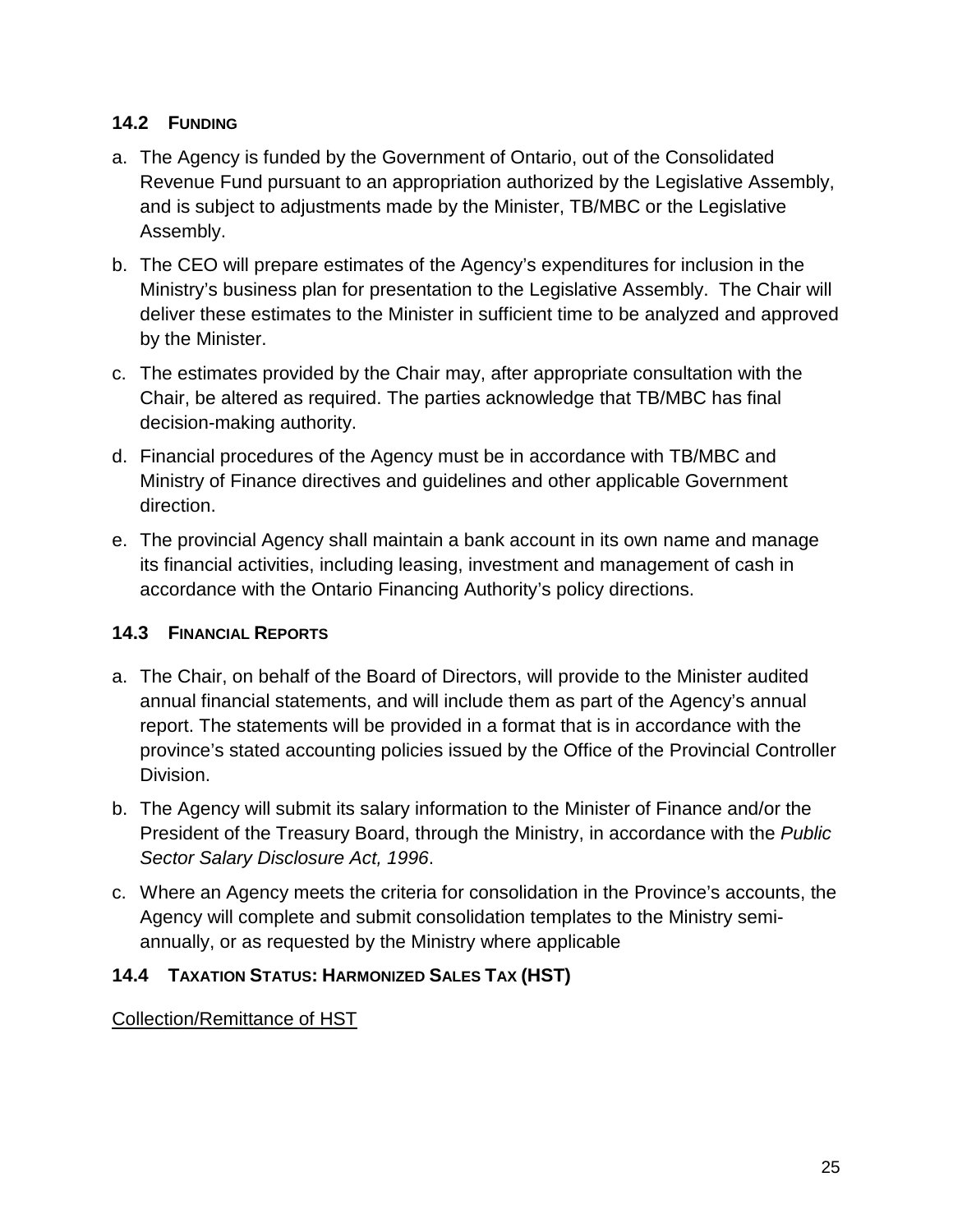a. The Agency is responsible for complying with its obligations as a supplier under the federal *Excise Tax Act* to collect and remit HST in respect of any taxable supplies made by it.

#### Payment/Recovery of HST

- b. The Agency is responsible for paying HST where applicable, in accordance with the *Excise Tax Act* (Canada).
- c. Under the Canada-Ontario Reciprocal Taxation Agreement, the Agency is entitled to claim HST Government rebates in respect of any HST paid by the Agency to suppliers, subject to any restrictions specified by Finance Canada.
- d. The Agency will not claim an HST Government rebate in respect of tax for which it has claimed a refund, input tax credit or other rebate under the *Excise Tax Act* (Canada).
- e. The Agency is responsible for providing the Ministry of Finance or the Canada Revenue Agency, upon request, with any information necessary to determine the amount of an HST Government rebate.

### <span id="page-25-0"></span>**15. Audit and Review Arrangements**

#### <span id="page-25-1"></span>**15.1 AUDITS**

- a. The Agency is audited annually by an auditor appointed by the Board.
- b. The Agency is subject to periodic review and value-for-money audit by the Auditor General of Ontario under the *Auditor General Act* or by the Ontario Internal Audit Division of Treasury Board Secretariat.
- c. The Ontario Internal Audit Division may also carry out an internal audit, if approved to do so by the Ministry's Audit Committee or by the Corporate Audit Committee.
- d. Regardless of any previous or annual external audit, the Minister may direct that the Agency be audited at any time.
- e. The Agency will promptly provide a copy of every external audit report (including third-party audits) to the Minister, who may share it with the Minister of Finance/President of Treasury Board. The Agency will also provide a copy of its response to the audit report and any recommendations therein. The Agency will advise the Minister annually on any outstanding audit recommendations.
- f. The Chair, on behalf of the Board of Directors, may request an external audit of the financial transactions or management controls of the Agency, at the Agency's expense.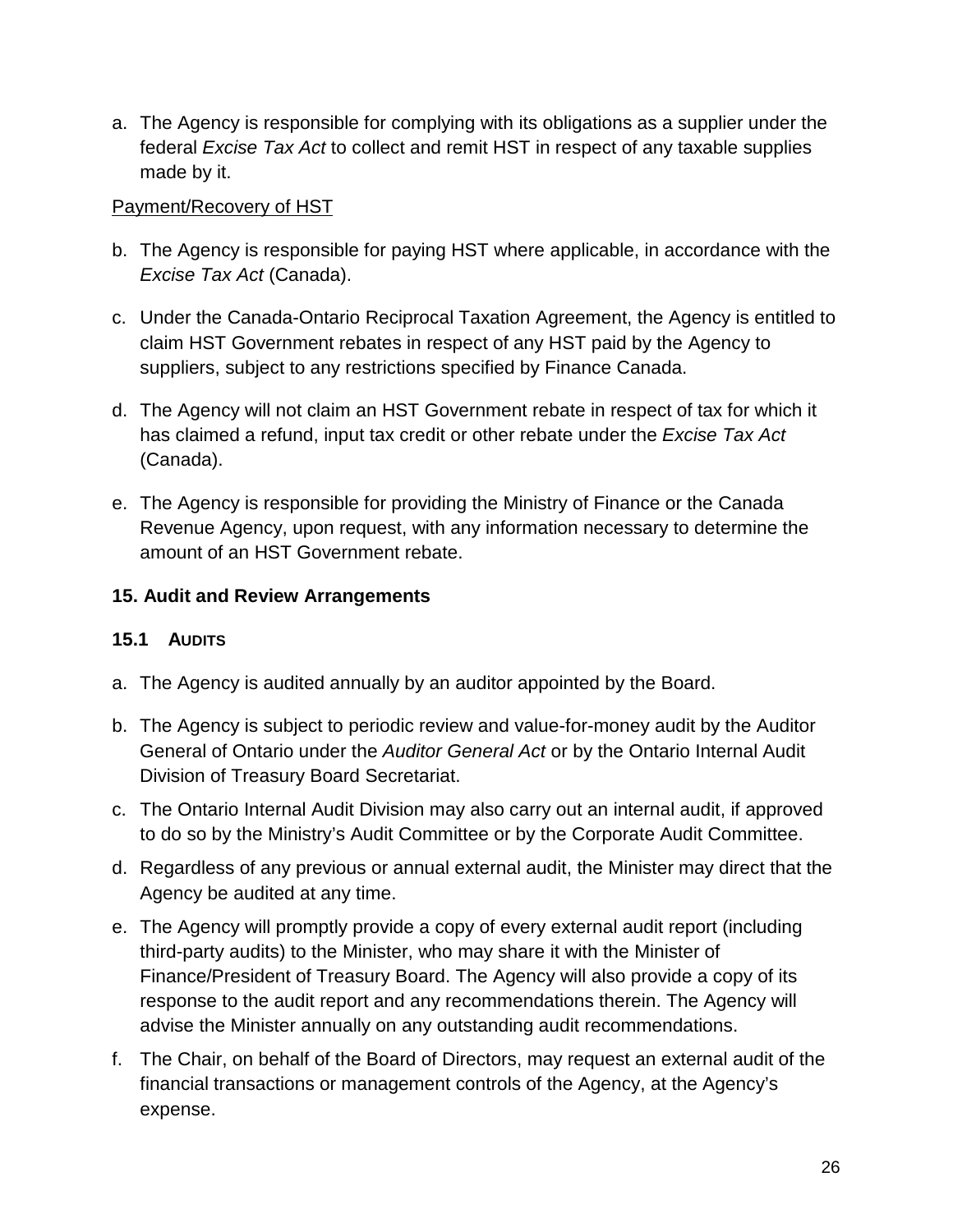#### <span id="page-26-0"></span>**15.2 OTHER REVIEWS**

- a. The Agency is subject to periodic review initiated at the discretion and direction of TB/MBC or the Minister. The review may cover such matters relating to the Agency that are determined by TB/MBC or the Minister, and may include the mandate, powers, governance structure and/or operations of the Agency.
- b. In requiring a periodic review, the Minister or TB/MBC shall determine the timing and responsibility for conducting the review, the roles of the Chair, the Board of Directors, and the Minister, and how any other parties are involved.
- c. A mandate review of the provincial Agency will be conducted at least once every seven years.
- d. The Minister will consult the Chair, on behalf of the Board of Directors, as appropriate during any such review.
- e. The Chair, Board and the CEO will cooperate in any review.
- f. In the event of a review initiated at the direction of the Minister, the Minister shall submit any recommendations for change that are developed from the results of the review regarding the Agency to TB/MBC for consideration.

### <span id="page-26-1"></span>**16. Staffing and Appointments**

#### <span id="page-26-2"></span>**16.1 STAFFING REQUIREMENTS**

- a. Agency employees are employed by the Agency.
- b. Employees of the Agency are not public servants for the purposes of Part III of the *Public Service of Ontario Act, 2006*. Employees are public servants for the purposes of Parts I, IV, V and VI of the *Public Service of Ontario Art, 2006*.

#### <span id="page-26-3"></span>**16.2 APPOINTMENTS**

- a. In accordance with the Agency's by-laws, the Chair is elected by the Board for a term of one year and no individual shall be qualified to be elected Chair of the Board unless the Minister has approved that individual for election as Chair.
- b. In accordance with the Agency's by-laws, the Minister shall appoint, on an annual basis, a Vice-Chair to hold office for a term of one year.
- c. In accordance with the Agency's by-laws, the Board members of the Agency are recommended by the Minister for approval as qualified by the Lieutenant Governor in Council for terms specified in their respective Orders in Council, which must not exceed three years.
- d. The Agency's by-laws specify that the Board membership shall not exceed 25.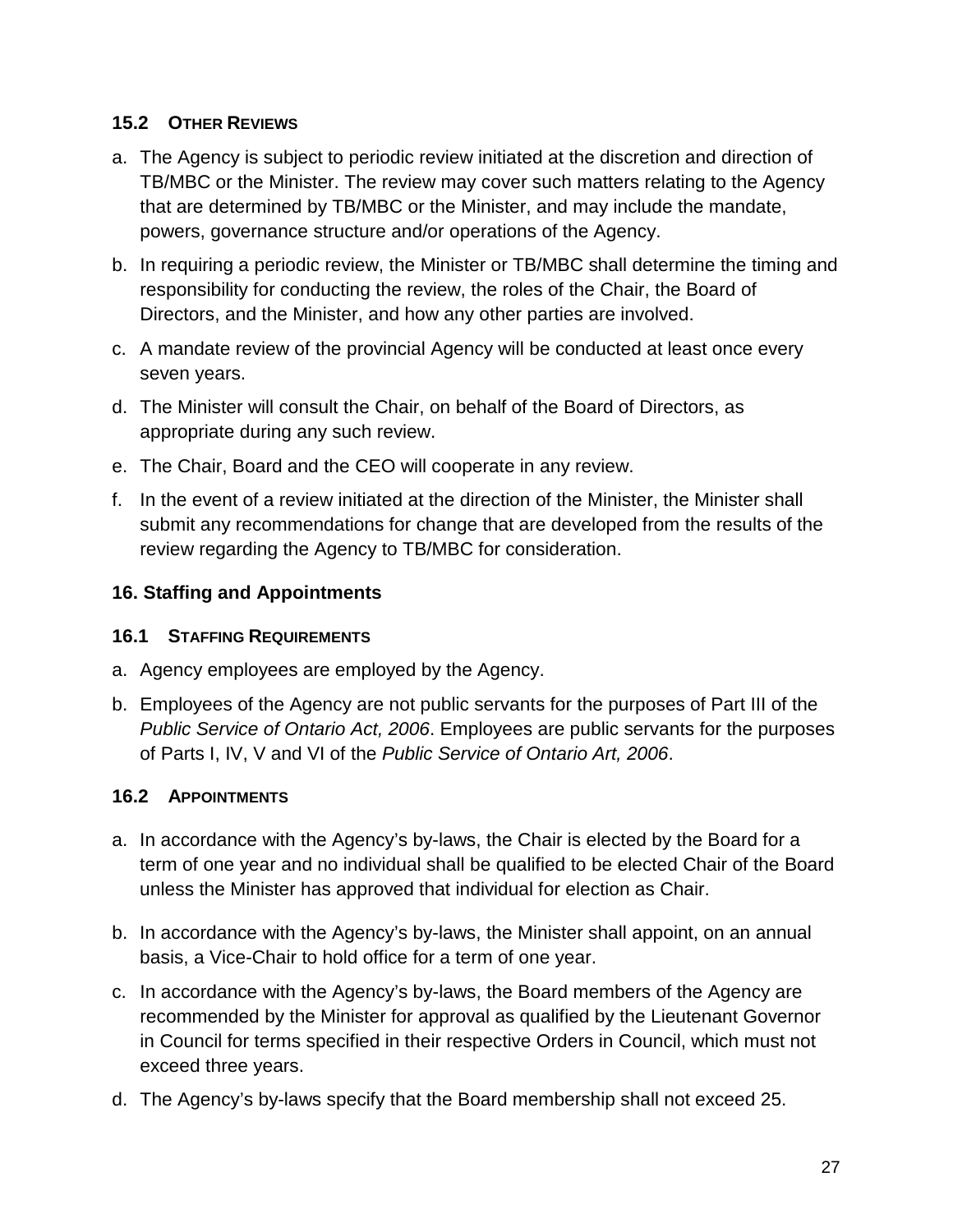- e. The members of the Grant Review Teams are appointed by the Minister for terms of one, two or three years to a maximum of three terms.
- f. The Grant Review Team Chairs are appointed by the Minister for a term of one year preferably from among the members of the Grant Review Teams who have served for at least 1 year.

### <span id="page-27-0"></span>**16.3 REMUNERATION**

a. Travel expenses of Board members submitted for reimbursement must comply with the MBC Travel, Meal and Hospitality Expenses Directives. Reasonable expenses shall be reimbursed.

### <span id="page-27-1"></span>**17. Risk Management, Liability Protection and Insurance**

### <span id="page-27-2"></span>**17.1 RISK MANAGEMENT**

- a. The Chair, on behalf of the Board of Directors, is responsible for ensuring that a risk management strategy is developed for the provincial Agency, in accordance with the OPS Risk Management process.
- b. The Agency shall ensure that the risks it faces are dealt with in an appropriate manner.

#### <span id="page-27-3"></span>**17.2 LIABILITY PROTECTION AND INSURANCE**

- a. The Agency is not covered under the Government's protection program for claims by third parties. The Agency purchases third party liability insurance coverage to protect itself against claims that might arise from anything done or omitted to be done by the Agency or its Directors, officers, employees or agents from anything done or omitted to be done where bodily or personal injury, death or property damage, including loss of use thereof, is caused.
- b. In accordance with the Agency's by-laws, the Agency maintains Directors' and officers' errors and omissions insurance.
- c. In accordance with the Agency's by-laws, the Agency provides protection against any legal action or other proceeding for damages being taken against any director or officer of the Agency for any act done in good faith in the execution of the person's duties or for any alleged neglect or default in the execution in good faith of the person's duties.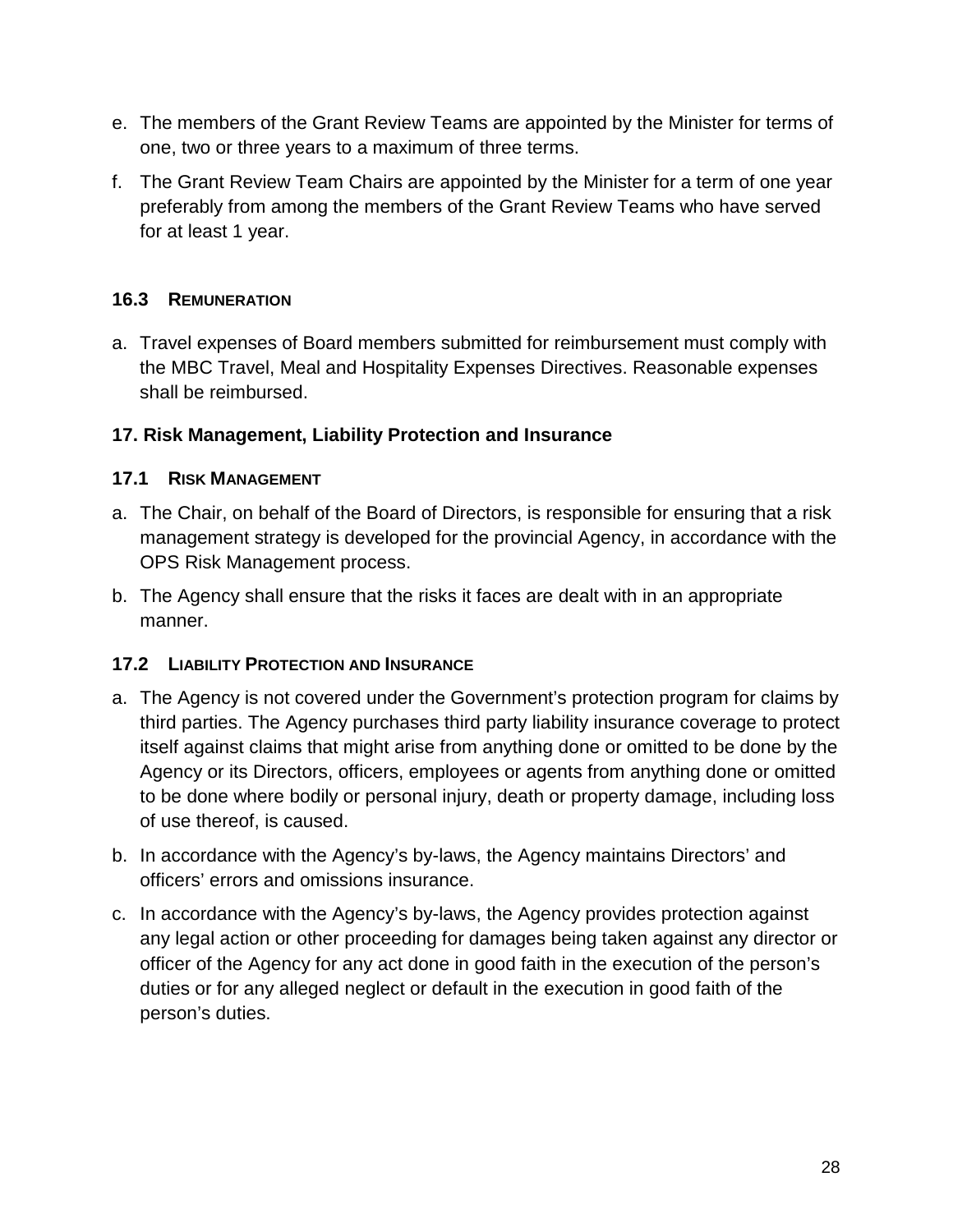#### <span id="page-28-0"></span>**18. Effective Date, Duration and Periodic Review of the MOU**

- a. This MOU becomes effective on the date it is signed by the Minister as the last party to execute it ("Original Effective Date") and continues in effect until it is revoked or replaced by a subsequent MOU signed by the parties.
- b. A copy of the signed MOU and any successor MOU must be provided to the Secretary, Treasury Board/Management Board of Cabinet.
- c. Upon a change in the Minister or Chair, both parties must affirm by letter that this MOU will continue in force without a review (and attach the signed letter to the MOU); or alternatively, they may agree to revise it and sign a new MOU within six (6) months of the change.
- d. A copy of the letter of affirmation, or a new MOU between the Minister and Chair must be provided to the Secretary, Treasury Board/Management Board of Cabinet within six months of the new party's or parties' commencement.
- e. Either the Minister or the Chair, on behalf of the Board of Directors, may initiate a review of this MOU by written request to the other.
- f. If either of the parties deems it expedient to amend this MOU, they may do so only in writing. Any amendment shall only be effective after approval by the parties.
- g. A full review and replacement of this MOU will be conducted immediately in the event of a significant change to the Agency's mandate, powers or governance structure as a result of an amendment to the Constituting instrument.
- h. At a minimum, this MOU will be reviewed at least once every 5 years to ensure it is current and consistent with Government expectations.

### <span id="page-28-1"></span>**19. Delivery of Other Programs by the Agency**

- a. The Agency may enter into additional agreements with the Ministry whereby the Agency agrees to act as an alternative service delivery agent to manage other programs that are consistent with the overall objects and purposes of the Agency.
- b. With the consent of the Minister, the Agency may also enter into agreements with other ministries of the Government whereby the Agency agrees to act as an alternative service delivery agent to manage other programs that are consistent with the overall objects and purposes of the Agency.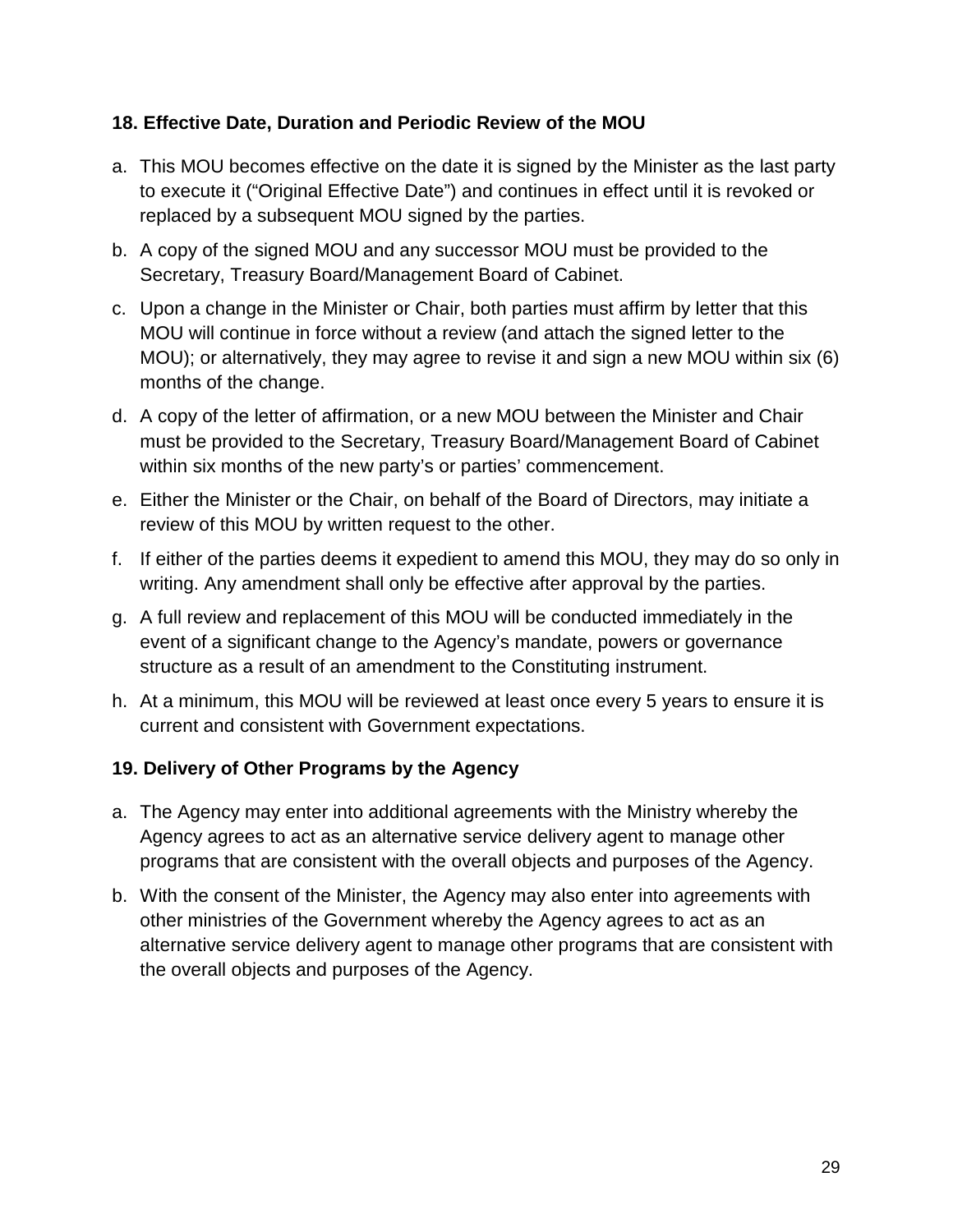### Memorandum of Understanding Between Minister of Heritage, Sport, Tourism and Culture Industries and Chair of the Ontario Trillium Foundation

### Protocole d'entente entre la ministre des Industries du patrimoine, du sport, du tourisme et de la culture et le président de la Fondation Trillium de l'Ontario

#### <span id="page-29-0"></span>**Signatures**

Michael Diamond Date Date **Chair** Président

Ontario Trillium Foundation Fondation Trillium de l'Ontario

The Honorable Lisa MacLeod Date L'honorable Lisa MacLeod

Minister of Heritage, Sport, Tourism and Culture Industries Ministre des Industries du patrimoine, du sport, du tourisme et de la culture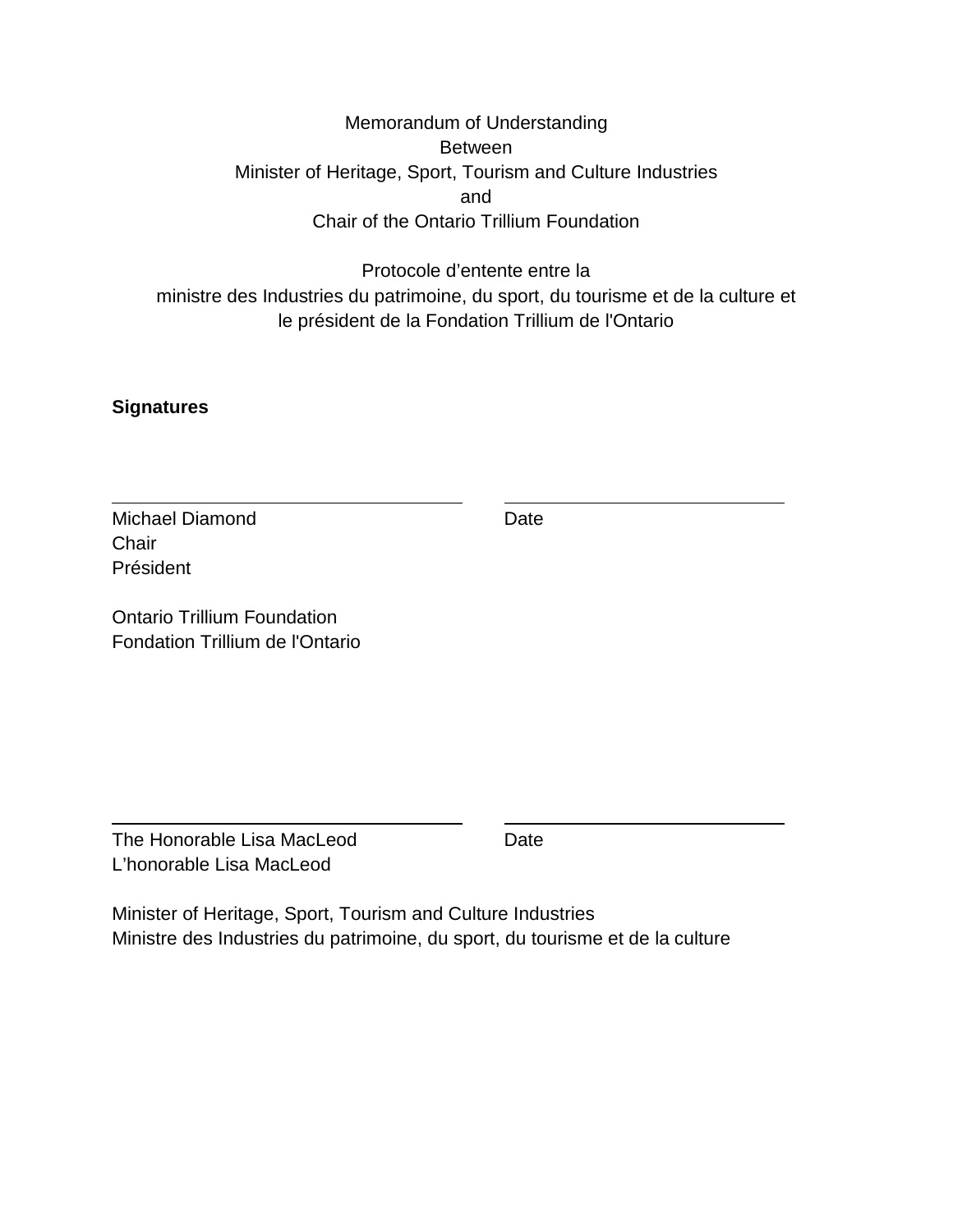| <b>DUE DATE</b>                                                                                                                                                                                                                                                                                                                         | <b>REPORT / DOCUMENT</b>                                                                                                                                  | <b>NAMES OF</b><br><b>RESPONSIBLE OFFICIALS</b>                                                        |  |
|-----------------------------------------------------------------------------------------------------------------------------------------------------------------------------------------------------------------------------------------------------------------------------------------------------------------------------------------|-----------------------------------------------------------------------------------------------------------------------------------------------------------|--------------------------------------------------------------------------------------------------------|--|
| Submitted annually within<br>three (3) months prior to<br>the Agency's fiscal year<br>end                                                                                                                                                                                                                                               | <b>Agency Business Plan</b><br>a. Prepares<br>b. Approves<br><b>Provides to Minister</b><br>$\mathbf{C}$                                                  | <b>CEO</b><br>a.<br>b. Board<br>Chair<br>$\mathsf{C}$ .                                                |  |
| Submitted annually within<br>120 calendar days of the<br>provincial Agency's fiscal<br>year end when the auditor<br>of record is not the Auditor<br>General. When the Auditor<br>General is the auditor of<br>record, submit their annual<br>report to the Minister<br>within 90 calendar days of<br>completing the financial<br>audit. | <b>Annual Report</b><br>a. Prepares<br>b. Approves<br><b>Provides to Minister</b><br>C.                                                                   | CEO<br>a.<br><b>Board</b><br>b.<br>Chair<br>C.                                                         |  |
| Semi-annually, or as<br>requested by the Ministry                                                                                                                                                                                                                                                                                       | Multi-Year Planning, Budget and<br><b>Public Accounts consolidation</b><br>forms (where applicable)                                                       | CFO/VP, Finance                                                                                        |  |
| Annually                                                                                                                                                                                                                                                                                                                                | <b>Audited Financial Statements</b><br><b>Certificate of Attestation</b>                                                                                  | Independent Auditor<br>CEO<br>Chair                                                                    |  |
| Annually following end of<br>fiscal year                                                                                                                                                                                                                                                                                                | <b>Annual Executive Compensation</b><br><b>Compliance Report Form</b>                                                                                     | Chair or equivalent highest-<br>ranking officer                                                        |  |
| As a best practice,<br>reviewed at least once<br>every 5 years                                                                                                                                                                                                                                                                          | Memorandum of Understanding                                                                                                                               | <b>Chair and Minister</b>                                                                              |  |
| 45 calendar days following<br>the close of a quarter; or<br>as requested by the<br>Ministry                                                                                                                                                                                                                                             | The Quarterly Governance<br>Package shall include the<br>following requirements (unless<br>agreed otherwise with the<br>Ministry):<br>a. a balance sheet; | CEO; or following the<br>organizations Delegation of<br><b>Financial Authority where</b><br>applicable |  |

# <span id="page-30-0"></span>**Appendix 1: Summary of Agency Reporting Requirements**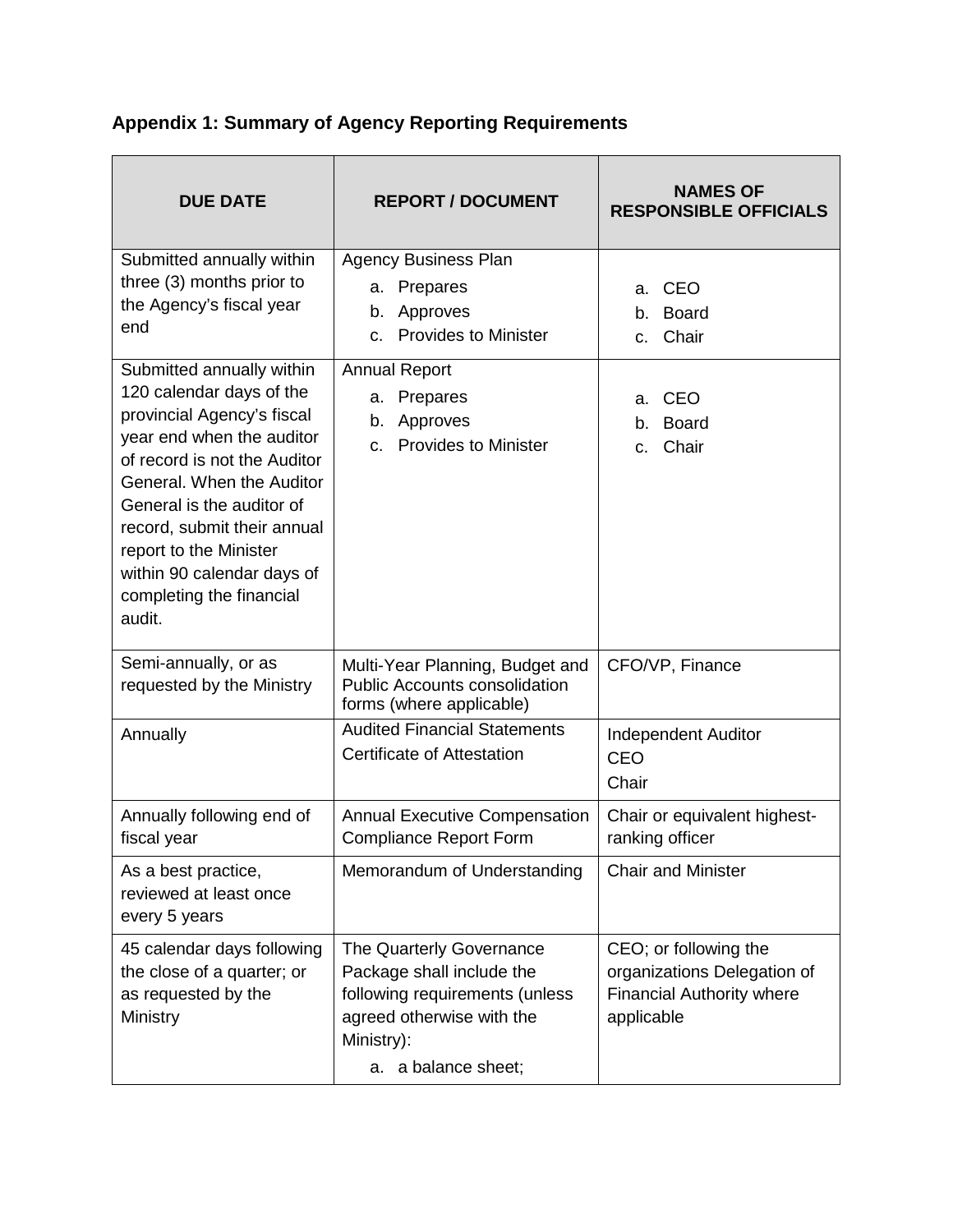| <b>DUE DATE</b> | <b>REPORT / DOCUMENT</b>                                                                                                                                                            | <b>NAMES OF</b><br><b>RESPONSIBLE OFFICIALS</b> |
|-----------------|-------------------------------------------------------------------------------------------------------------------------------------------------------------------------------------|-------------------------------------------------|
|                 | income statement<br>b.<br>(forecast vs budget);                                                                                                                                     |                                                 |
|                 | c. a Statement of Changes<br>in cash position;                                                                                                                                      |                                                 |
|                 | d. Statement of changes to<br>reserve fund balance<br>(forecast vs actual);                                                                                                         |                                                 |
|                 | e. Segmented/departmental<br>information describing<br>actual vs. budgeted<br>information regarding<br>revenues and expenses;                                                       |                                                 |
|                 | f.<br>An explanation to the<br>satisfaction of the<br>Minister regarding any<br>major variances from the<br>Recipient's approved<br>operating budget;                               |                                                 |
|                 | g. Capital payment request<br>and updates report<br>(applicable if Agency<br>receives capital funding);                                                                             |                                                 |
|                 | h. As required, one-time<br>operating grant funding<br>compliance reporting<br>requirements;                                                                                        |                                                 |
|                 | i.<br>Risk assessment and<br>management plan;                                                                                                                                       |                                                 |
|                 | Reporting on Agency<br>j.<br>performance measures;                                                                                                                                  |                                                 |
|                 | k. All Board Packages for<br>the most recent quarter.                                                                                                                               |                                                 |
|                 | Other Reports and Documents -<br>At the request of the Minister or<br>Deputy Minister, the Recipient<br>will supply specific data and<br>other information that may be<br>required. |                                                 |